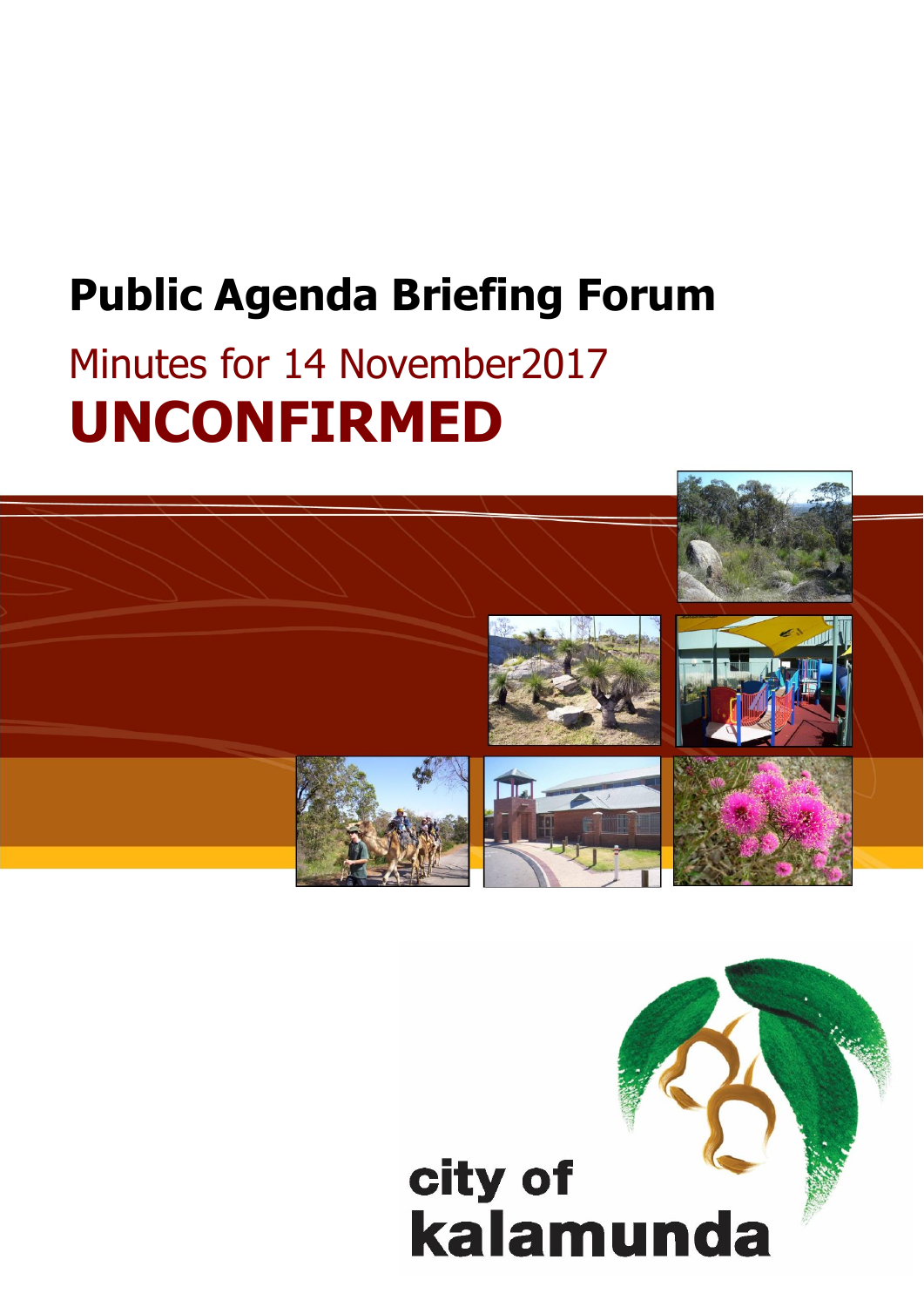### **INDEX**

| 1.0  |                                                                                                  |                                                                                                                                                                                                                                                                                                                                                                                                                                                                                                                                                                                                                                                                                                                                                                                                                    |  |  |
|------|--------------------------------------------------------------------------------------------------|--------------------------------------------------------------------------------------------------------------------------------------------------------------------------------------------------------------------------------------------------------------------------------------------------------------------------------------------------------------------------------------------------------------------------------------------------------------------------------------------------------------------------------------------------------------------------------------------------------------------------------------------------------------------------------------------------------------------------------------------------------------------------------------------------------------------|--|--|
| 2.0  |                                                                                                  | ATTENDANCE, APOLOGIES AND LEAVE OF ABSENCE PREVIOUSLY APPROVED 2                                                                                                                                                                                                                                                                                                                                                                                                                                                                                                                                                                                                                                                                                                                                                   |  |  |
| 3.0  |                                                                                                  |                                                                                                                                                                                                                                                                                                                                                                                                                                                                                                                                                                                                                                                                                                                                                                                                                    |  |  |
| 4.0  |                                                                                                  | ANNOUNCEMENTS BY THE PRESIDING MEMBER WITHOUT DISCUSSION 3                                                                                                                                                                                                                                                                                                                                                                                                                                                                                                                                                                                                                                                                                                                                                         |  |  |
| 5.0  |                                                                                                  |                                                                                                                                                                                                                                                                                                                                                                                                                                                                                                                                                                                                                                                                                                                                                                                                                    |  |  |
| 6.0  |                                                                                                  |                                                                                                                                                                                                                                                                                                                                                                                                                                                                                                                                                                                                                                                                                                                                                                                                                    |  |  |
|      |                                                                                                  |                                                                                                                                                                                                                                                                                                                                                                                                                                                                                                                                                                                                                                                                                                                                                                                                                    |  |  |
| 7.0  |                                                                                                  |                                                                                                                                                                                                                                                                                                                                                                                                                                                                                                                                                                                                                                                                                                                                                                                                                    |  |  |
| 8.0  |                                                                                                  |                                                                                                                                                                                                                                                                                                                                                                                                                                                                                                                                                                                                                                                                                                                                                                                                                    |  |  |
| 8.1  |                                                                                                  |                                                                                                                                                                                                                                                                                                                                                                                                                                                                                                                                                                                                                                                                                                                                                                                                                    |  |  |
|      | 8.1.1<br>8.1.2<br>8.1.3.<br>8.1.4<br>8.1.5<br>8.1.6.                                             | QUARTERLY PROGRESS REPORT AGAINST KPIS - JULY-SEPTEMBER 2017 7<br>DRAFT ECONOMIC DEVELOPMENT STRATEGY - PUBLIC COMMENT 10<br>CONFIDENTIAL ITEM - ACQUISITION OF PORTION OF LOT 7 (NO. 257) LESMURDIE<br>STRATEGIC SPORT AND RECREATION COMMUNITY COMMITTEE - PUBLIC COMMENT  12                                                                                                                                                                                                                                                                                                                                                                                                                                                                                                                                    |  |  |
| 8.2  |                                                                                                  |                                                                                                                                                                                                                                                                                                                                                                                                                                                                                                                                                                                                                                                                                                                                                                                                                    |  |  |
|      | 8.2.1                                                                                            | PROPOSED INITIATION OF SCHEME AMENDMENT 95 TO LOCAL PLANNING SCHEME NO.3<br>- ADDITIONAL USE, RECEPTION CENTRE, LOT 601 (782) WELSHPOOL ROAD EAST,                                                                                                                                                                                                                                                                                                                                                                                                                                                                                                                                                                                                                                                                 |  |  |
| 8.3  | 8.2.2<br>8.2.3<br>8.2.4<br>8.2.5<br>8.2.6<br>8.2.7<br>8.2.8<br>8.2.9<br>8.2.10<br>8.3.1<br>8.3.2 | DRAFT PLANNING POLICY P-DEV 56 - FAMILY DAY CARE AND CHILD CARE PREMISES  15<br>DRAFT PLANNING POLICY P-DEV 54 - DUAL DENSITY DESIGN GUIDELINES  16<br>NOMINATIONS FOR THE CITY OF KALAMUNDA DESIGN ADVISORY COMMITTEE 17<br>PROPOSED HOME BUSINESS (VIBROSAUNA) - LOT 773 (71) PAVETTA CRESCENT,<br>PROPOSED TELECOMMUNICATIONS MONOPOLE AND INFRASTRUCTURE - LOT 22 (120)<br>PROPOSED 'USE NOT LISTED (CREATIVE WORKSHOPS)' - LOT 32 (64) BROADWAY<br>DRAFT PUBLIC OPEN SPACE STRATEGY - ADOPT FOR THE PURPOSES OF PUBLIC<br>CONFIDENTIAL REPORT: CAMBRIDGE RESERVE COMMUNITY ENHANCEMENT<br>CONSIDERATION OF TENDERS FOR THE PROVISION OF CAST IN-SITU CONCRETE<br>FOOTPATHS, DUAL-USE PATHS, CROSSOVERS AND MISCELLANEOUS WORKS (RFT<br>CONSIDERATION OF TENDERS FOR THE CONSTRUCTION OF GRASS HOCKEY FIELDS - |  |  |
| 8.4  |                                                                                                  |                                                                                                                                                                                                                                                                                                                                                                                                                                                                                                                                                                                                                                                                                                                                                                                                                    |  |  |
|      | 8.4.1                                                                                            |                                                                                                                                                                                                                                                                                                                                                                                                                                                                                                                                                                                                                                                                                                                                                                                                                    |  |  |
| 9.0  |                                                                                                  |                                                                                                                                                                                                                                                                                                                                                                                                                                                                                                                                                                                                                                                                                                                                                                                                                    |  |  |
| 10.0 |                                                                                                  |                                                                                                                                                                                                                                                                                                                                                                                                                                                                                                                                                                                                                                                                                                                                                                                                                    |  |  |
|      |                                                                                                  |                                                                                                                                                                                                                                                                                                                                                                                                                                                                                                                                                                                                                                                                                                                                                                                                                    |  |  |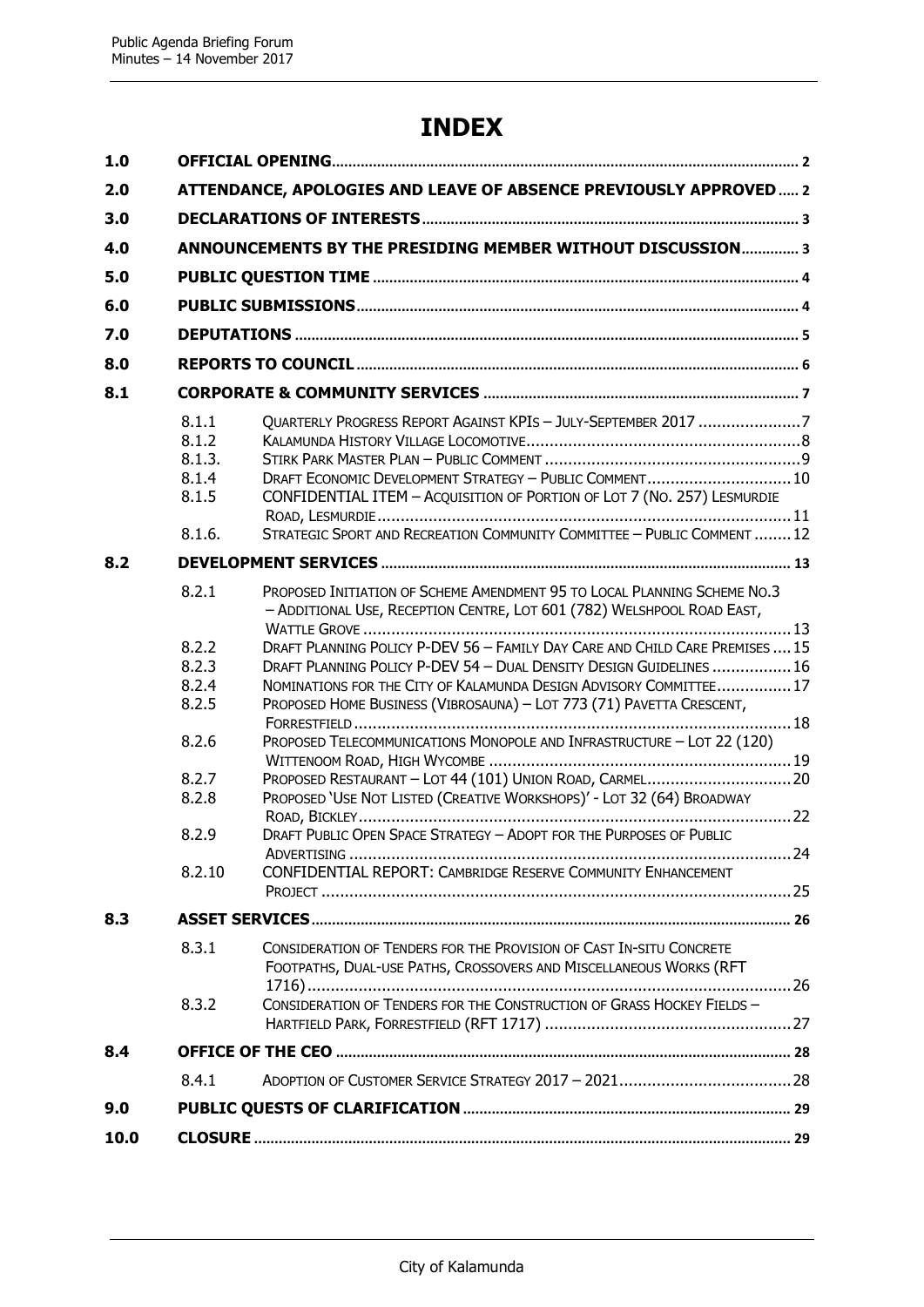### **MINUTES**

#### <span id="page-2-0"></span>**1.0 OFFICIAL OPENING**

1.1 The Presiding Member opened the meeting at 6.30pm and welcomed Councillors, Staff and Members of the Public Gallery.

#### <span id="page-2-1"></span>**2.0 ATTENDANCE, APOLOGIES AND LEAVE OF ABSENCE PREVIOUSLY APPROVED**

#### **2.1 Attendance**

#### **Councillors**

John Giardina (Mayor) (Presiding Member) South East Ward Michael Fernie South East Ward Geoff Stallard South East Ward David Almond North West Ward Sara Lohmeyer North West Ward Dylan O'Connor North West Ward Cameron Blair North Ward Tracy Destree North Ward Margaret Thomas North Ward Brooke O'Donnell **South West Ward** Noreen Townsend Noreen Townsend South West Ward

#### **Members of Staff**

| Rhonda Hardy         | <b>Chief Executive Officer</b>             |
|----------------------|--------------------------------------------|
| Natalie Martin Goode | <b>Director Development Services</b>       |
| Dennis Blair         | <b>Director Asset Services</b>             |
| Gary Ticehurst       | Director Corporate & Community Services    |
| Andrew Fowler-Tutt   | <b>Manager Approval Services</b>           |
| Darren Jones         | Manager Community Development              |
| Nicole O'Neill       | <b>Manager Public Relations</b>            |
| Simon Terry          | Manager Economic, Land & Property Services |
| Peter Varelis        | Manager Strategic Planning                 |
| <b>Mandy Skeates</b> | Coordinator Economic & Tourism Development |
| Donna McPherson      | <b>Executive Research Officer</b>          |
|                      |                                            |

#### **Members of the Public** 47

**Members of the Press** 2

#### **2.2 Apologies**

## **Councillors**

Allan Morton **South West Ward** 

**Staff**

Simon Di Rosso General Counsel & Executive Advisor, Governance & Legal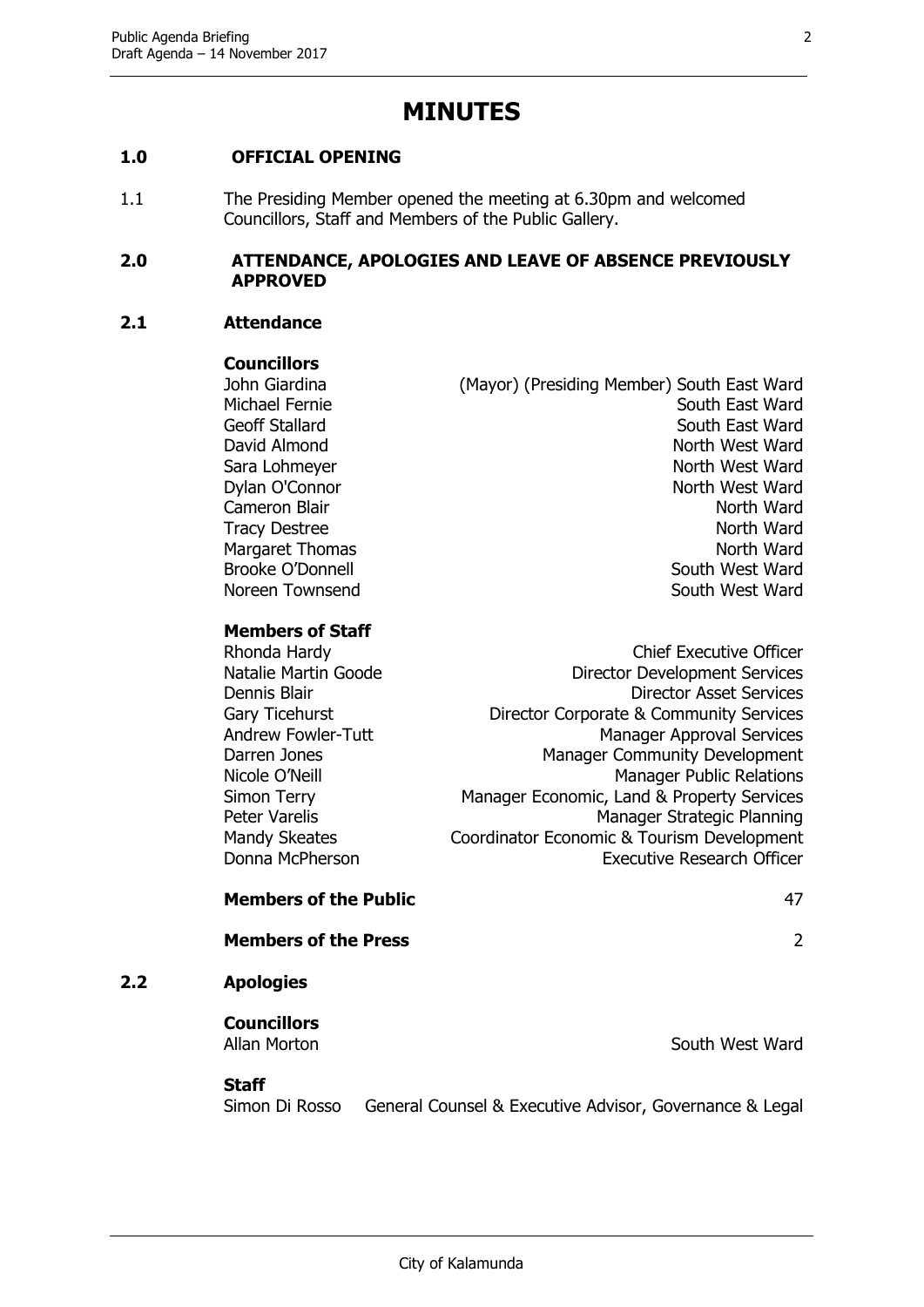#### **2.3 Leave of Absence Previously Approved** Nil.

#### <span id="page-3-0"></span>**3.0 DECLARATIONS OF INTERESTS**

#### 3.1 **Disclosure of Financial and Proximity Interests**

- a. Members must disclose the nature of their interest in matters to be discussed at the meeting. (Section 5.65 of the Local Government Act 1995.)
- b. Employees must disclose the nature of their interest in reports or advice when giving the report or advice to the meeting. (Section 5.70 of the Local Government Act 1995.)
- 3.1.1 Cr Cameron Blair declared a direct financial interest in relation to Item 8.2.3 Draft Planning Policy P-DEV-54 Duel Density Design Guidelines family owed house and land within affected area of Kalamunda.
- 3.1.2 Cr Tracy Destree declared an Indirect Financial Interest in relation to Item 8.2.3 Draft Planning Policy Policy P-DEV-54 Duel Density Design Guidelines an immediate family member own property that lies within the area affected by the Dual Density amendments.
- 3.1.3 Cr Tracy Destree declared a proximity interest in relation to Item 8.2.10 Cambridge Reserve Community Enhancement Project as family members own property in Cambridge Road, Forrestfield, adjacent to Cambridge Reserve.
- 3.1.4 Cr Dylan O'Connor declared a direct financial interest in relation to Item 8.2.3 Draft Planning Policy P-DEV-54 Duel Density Design Guidelines as he has a financial interest in a property covered by the zoning.

#### 3.2 **Disclosure of Interest Affecting Impartiality**

- a. Members and staff must disclose their interest in matters to be discussed at the meeting in respect of which the member or employee had given or will give advice.
- 3.2.1 Cr Tracy Destree declared an interest affecting impartiality in relation to Item 8.1.3 Stirk Park Master Plan – Public Comment as she is a member of the RSL, which has an interest in the Stirk Park redevelopment.
- 3.2.2 Cr Brooke O'Donnell declared an interest affecting impartiality in relation to Item 8.2.8 Proposed Use Not Listed (Creative Workshop) – Lot 32 (64) Broadway Road, Bickley as the applicant is an acquaintance.

#### <span id="page-3-1"></span>**4.0 ANNOUNCEMENTS BY THE PRESIDING MEMBER WITHOUT DISCUSSION**

4.1 Nil.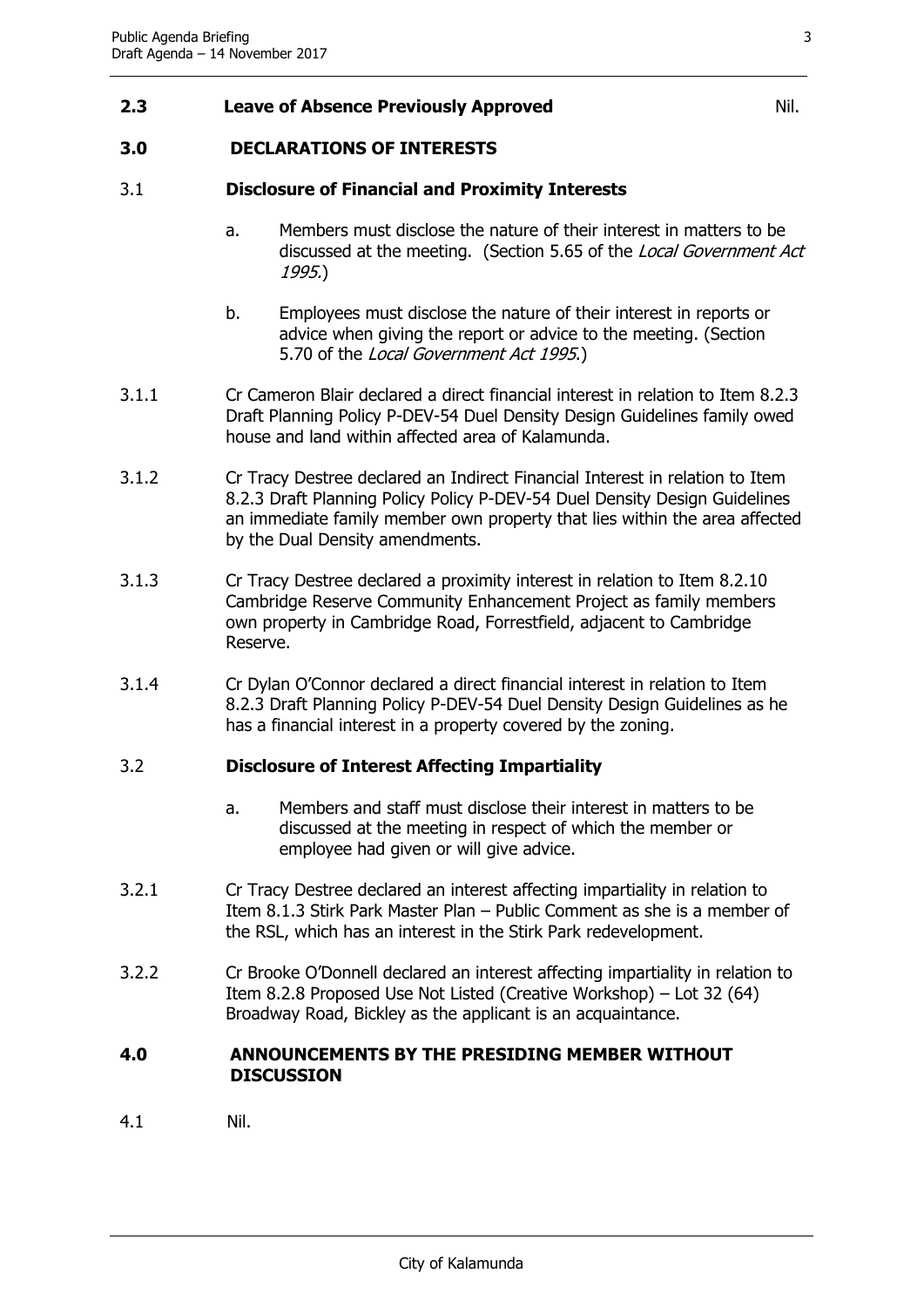#### <span id="page-4-0"></span>**5.0 PUBLIC QUESTION TIME**

A period of not less than 15 minutes is provided to allow questions from the gallery on matters relating to the functions of Council. For the purposes of Minuting, these questions and answers are summarised.

- 5.1 Mike Perry, 17 Temby Avenue, Kalamunda (Item 8.1.6 Strategic Sport and Recreation Community Committee)
	- Q. Can due consideration be given to retaining the Kalamunda Sporting Precinct Committee in some form.
	- A. Comments noted.
- 5.2 Frank Lindsey, 95 Aldersyde Road, Piesse Brook ( Item 8.2.4 City of Kalamunda Design Advisory Committee)
	- Q. Will Kalamunda Town Centre Design Guidelines be presented to Council as previously indicated?
	- A. The City is preparing an Activity Centre Plan for Kalamunda and within the Activity Centre Plan will be design guidelines for the Kalamunda Town Centre.
	- Q. Will the Design Guidelines be incorporated into the Local Planning Scheme and have legal standing?
	- A. If Design Guidelines are adopted under a Local Planning Scheme (as a policy) they have legal status as part of the Town Planning Scheme.

#### 5.3 Melissa Smith, 10 Kenneth Road, High Wycombe

- Q. Is a resident who owns a business able to access the Walliston Transfer station for personal uses?
- A. This is correct.

#### <span id="page-4-1"></span>**6.0 PUBLIC SUBMISSIONS**

6.1 Nil.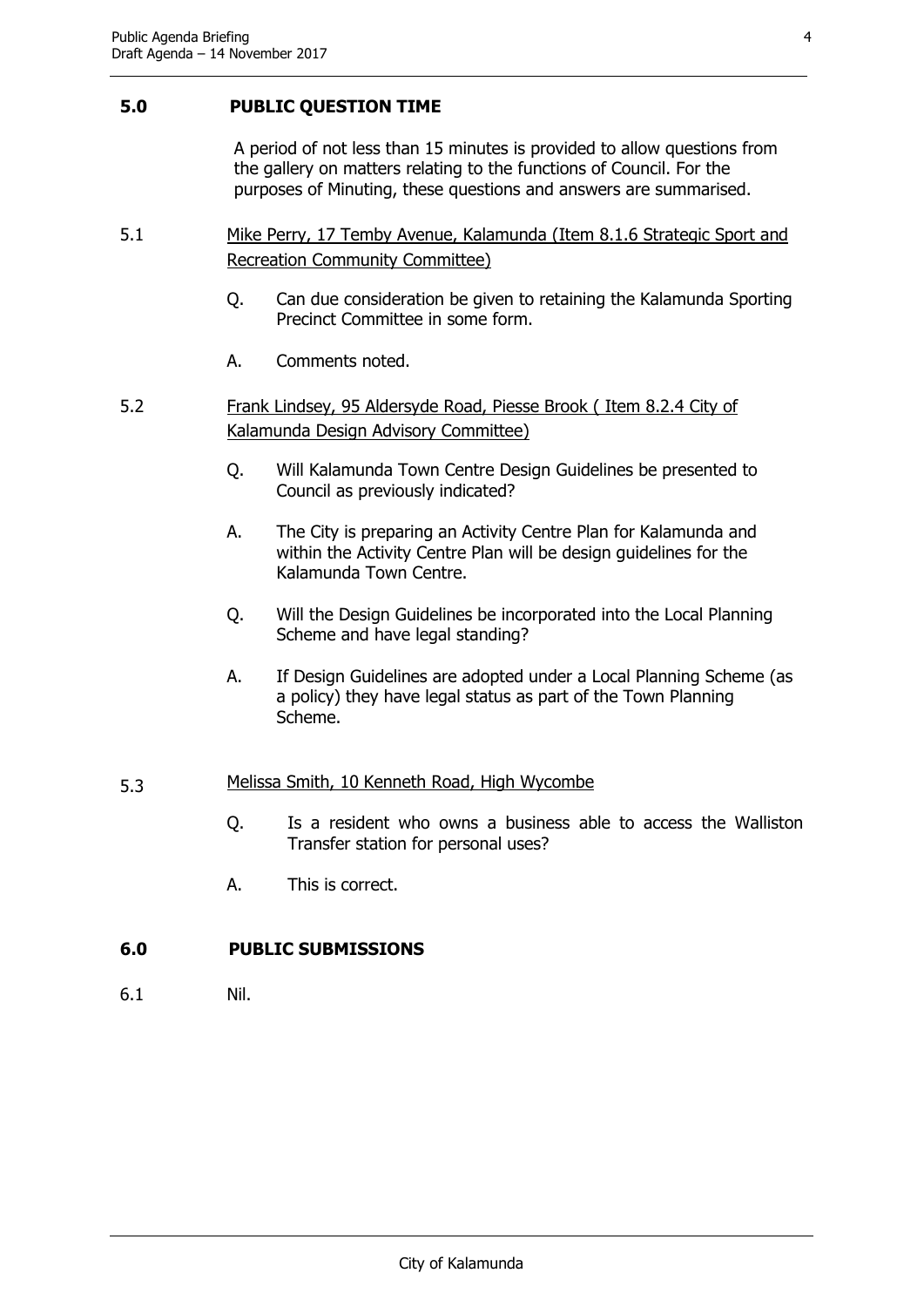#### <span id="page-5-0"></span>**7.0 DEPUTATIONS**

#### 7.1 Carolyn Babbage, Kalamunda Chamber of Commerce

Ms Babbage presented a deputation of behalf of the Kalamunda Chamber of Commerce in relation to Item 8.1.4 Draft Economic Development Strategy – Public Comment.

The Chamber of Commerce indicated it is supportive of additional emphasis being placed on the Bickley Valley being highlighted as a boutique tourism destination.

#### 7.2 Kevin Bennett, 782 Welshpool Road East, Wattle Grove.

Mr Bennett presented a deputation in relation to Item 8.2.1 Proposed Initiation of Scheme Amendment 95 to Local Planning Scheme No 3. Additional Use, Reception Centre Lot 60 (782) Welshpool Road East, Wattle Grove.

Mr Bennett is the applicant and provided additional information in relation to the proposal.

#### 7.3 Ben Laycock, Senior Town Planner, Altus Planning, 68 Canning Highway South Perth

Mr Laycock presented a deputation in relation to Item 8.2.1 Proposed Initiation of Scheme Amendment 95 to Local Planning Scheme No 3. Additional Use, Reception Centre Lot 60 (782) Welshpool Road East, Wattle Grove.

Mr Laycock represented the applicant and provided additional information in relation to the proposal.

#### 7.4 Ben Doyle, Planning Solutions Unit 1, 251 St George's Terrace, Perth

Mr Doyle presented a deputation in relation to Item 8.2.6 Proposed Telecommunications Monopole and Infrastructure – Lot 22 (120) Wittenoom Road High Wycombe.

Mr Doyle represented the applicant and provided additional information in relation to the proposal.

#### 7.5 Ashley Macknay, 56 Broadway Road, Bickley

Mr Macknay presented a deputation in relation to Item 8.2.6 Proposed "Use not List (Creative Workshop)' - Lot 32 (64) Broadway Road Bickley

Mr Macknay spoke against the permitting of the use as per the application. Mr Macknay provided additional information in relation to the proposal.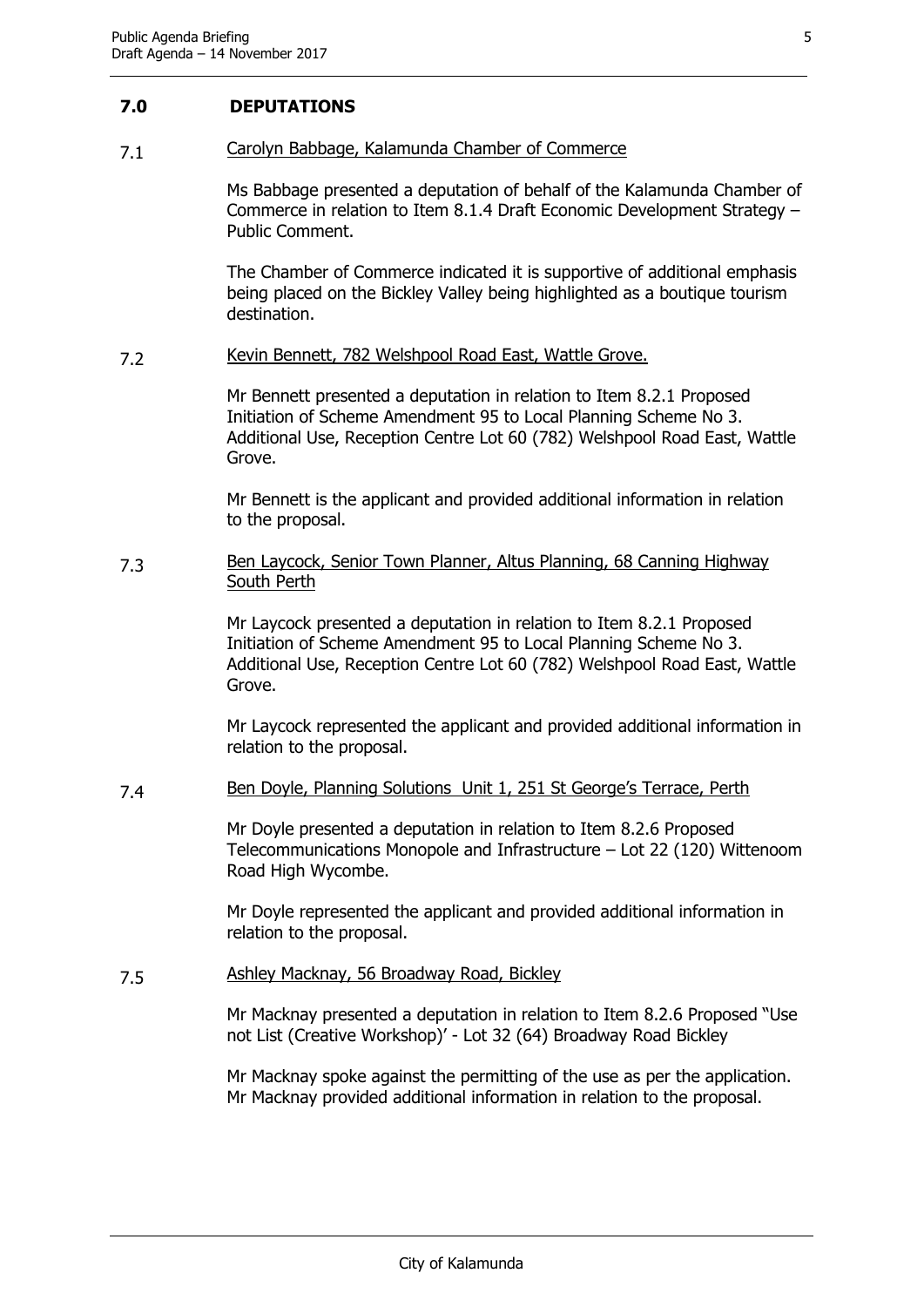#### 7.6 Euan Brown, 56 Broadway Road, Bickley

Mr Brown, representing James and Marie Dickson of 49 Broadway Road, Bickley, presented a deputation in relation to Item 8.2.6 Proposed "Use not List (Creative Workshop)' - Lot 32 (64) Broadway Road Bickley

Mr Brown spoke against the permitting of the use as per the application.

#### 7.7 Adele Standeven

Ms Standeven presented a deputation in relation to Item 8.2.6 Proposed "Use not List (Creative Workshop)' - Lot 32 (64) Broadway Road Bickley

Ms Standeven is the applicant and provided additional information in relation to the proposal.

#### <span id="page-6-0"></span>**8.0 REPORTS TO COUNCIL**

Please Note: declaration of financial/conflict of interests to be recorded prior to dealing with each item.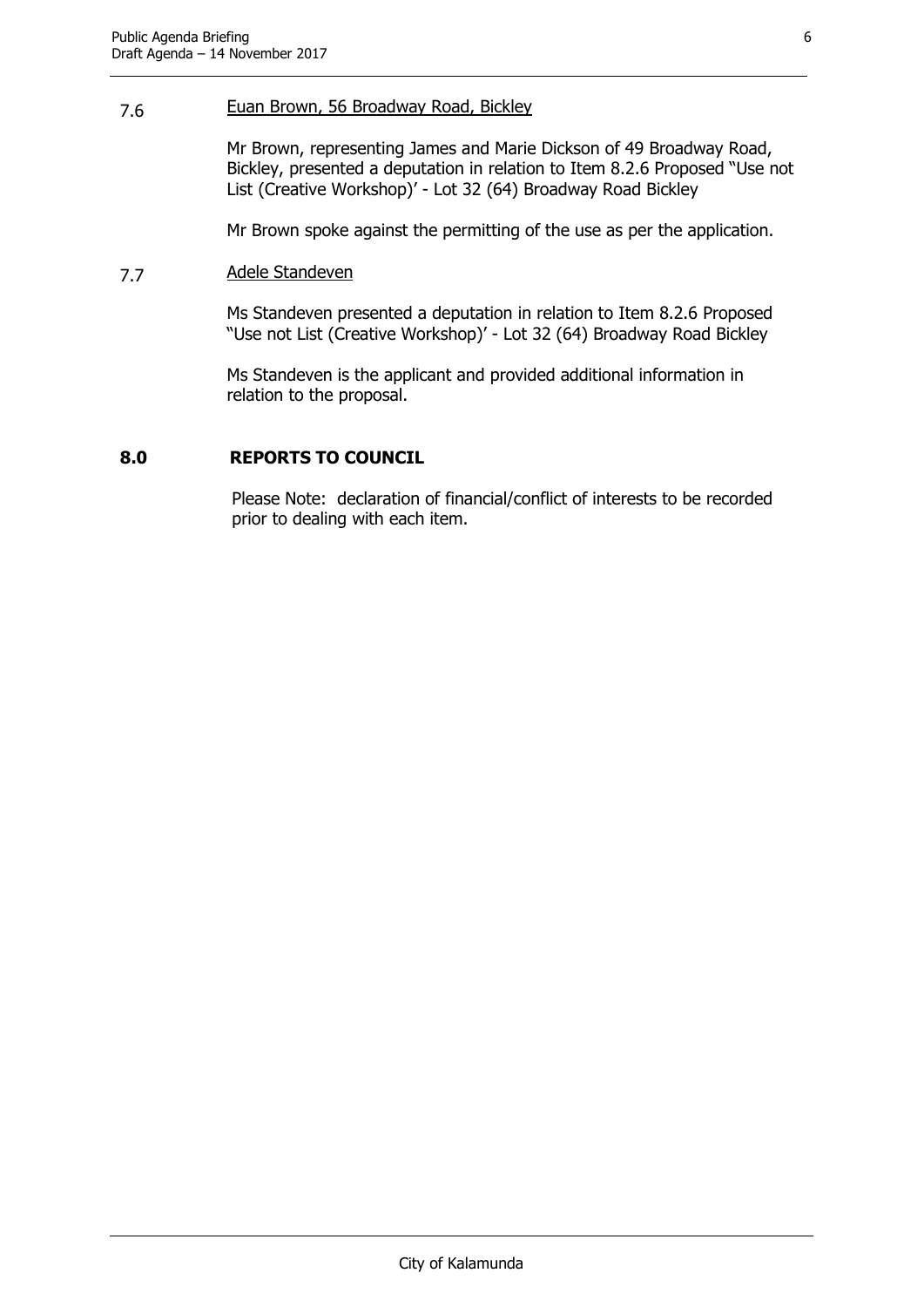#### <span id="page-7-0"></span>**8.1 CORPORATE & COMMUNITY SERVICES**

**Declaration of financial / conflict of interests to be recorded prior to dealing with each item.**

#### <span id="page-7-1"></span>**8.1.1 Quarterly Progress Report Against KPIs – July-September 2017**

| <b>Previous Items</b>        | N/A                                                                                                   |
|------------------------------|-------------------------------------------------------------------------------------------------------|
| Responsible Officer          | Director Corporate & Community Services                                                               |
| Service Area                 | <b>Corporate Services</b>                                                                             |
| File Reference               | OR-CMA-009                                                                                            |
| Applicant                    | N/A                                                                                                   |
| Owner                        | N/A                                                                                                   |
| Attachment 1<br>Attachment 2 | Quarterly Progress Report Against KPIs - July-<br>September 2017<br>KPI Scorecard July-September 2017 |

#### **Voting Requirements: Simple Majority**

#### **OFFICER RECOMMENDATION**

That Council:

1. Receives the Quarterly Progress Report Against KPIs for July–September 2017.

Moved:

Seconded:

Vote:

Cr Destree sought clarification on information contained in Attachment 1.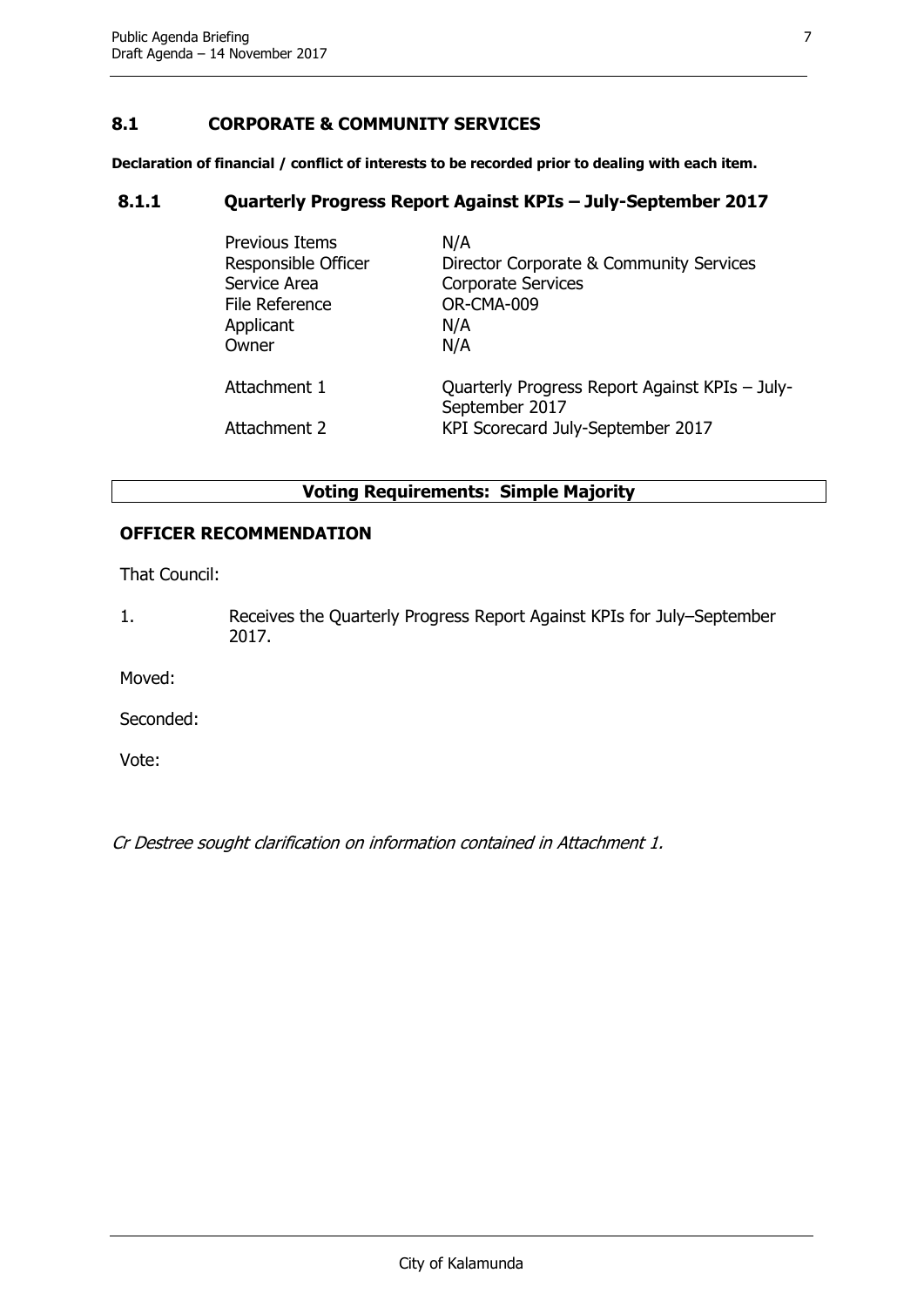#### <span id="page-8-0"></span>**8.1.2 Kalamunda History Village Locomotive**

Previous Items OCM 57/2017 Responsible Officer Director Corporate & Community Services Service Area **Economic, Land & Property Services** File Reference RL-01/056 Applicant N/A Owner City of Kalamunda

#### **Voting Requirements: Simple Majority**

#### **OFFICER RECOMMENDATION**

That Council:

- 1. Approves the full remediation of the G118 locomotive, platform and tracks at the Kalamunda History Village.
- 2. Approves the City proceeding with the Expressions of Interest from suitably qualified contractors to undertake the remediation of the locomotive, platform and tracks at the Kalamunda History Village.

Moved:

Seconded: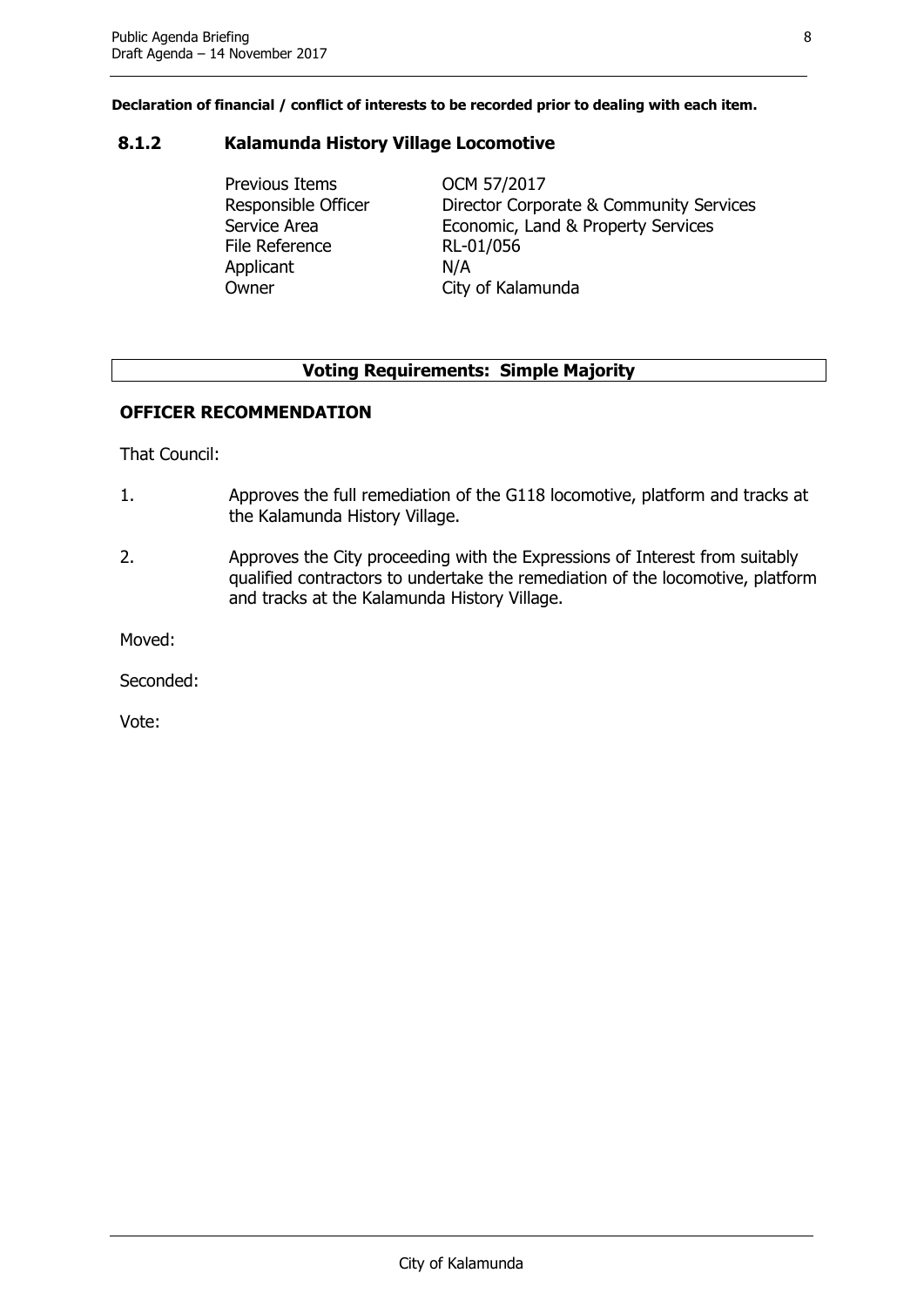#### <span id="page-9-0"></span>**8.1.3. Stirk Park Master Plan – Public Comment**

| <b>Previous Items</b> | OCM 75/2017                             |
|-----------------------|-----------------------------------------|
| Responsible Officer   | Director Corporate & Community Services |
| Service Area          | <b>Community Development</b>            |
| <b>File Reference</b> | <b>PR-PLN-005</b>                       |
| Applicant             | City of Kalamunda                       |
| Owner                 | City of Kalamunda                       |
| Attachment 1          | <b>Public Comment Submission Table</b>  |
| Attachment 2          | Stirk Park Master Plan                  |

#### **Voting Requirements: Simple Majority**

#### **OFFICER RECOMMENDATION**

That Council:

- 1. Adopts the final Stirk Park Master Plan to be used as a conceptual, strategic tool guiding future developments with more detailed scoping, consultation and design to be applied to the implementation of the prioritised component parts.
- 2. Supports the commencement of more detailed scoping, consultation and detailed design for the following 1-3 year priorities:
	- Playground Upgrade
	- Youth and Sport Precinct
	- Path network upgrade
- 3. Notes that the remaining stage two and three development proposals will be subject to sourcing external funding, annual budget deliberations and the competing priorities in the Long Term Financial Plan.

Moved:

Seconded:

Vote:

Cr Margaret Thomas sought clarification in relation to the skate park being located to the park and information on the mini basketball court. The Manager Community Services provided clarification.

Cr Tracy Destee sought clarification as to the affect the upgrade would have on the RSL's plans to install a remembrance wall. The Manager Community Services advised this was considered during the master plan planning.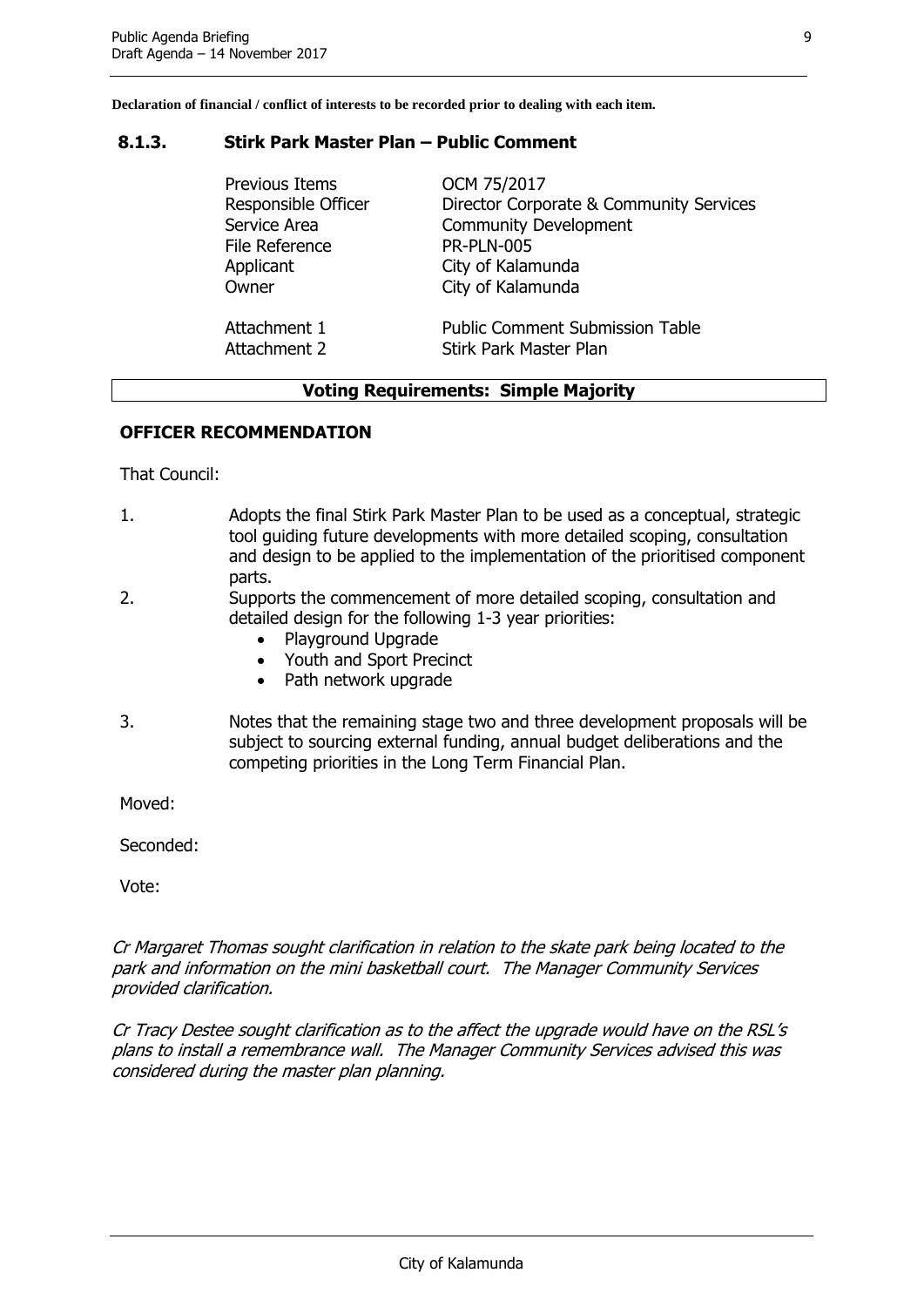#### <span id="page-10-0"></span>**8.1.4 Draft Economic Development Strategy – Public Comment**

| Previous Items<br>Responsible Officer<br>Service Area<br><b>File Reference</b> | OCM 128/2017<br>Director Corporate & Community Services<br>Economic, Land & Property Services |
|--------------------------------------------------------------------------------|-----------------------------------------------------------------------------------------------|
| Applicant                                                                      | City of Kalamunda                                                                             |
| Owner                                                                          | City of Kalamunda                                                                             |
| Attachment 1                                                                   | Draft Economic Development Strategy                                                           |
| Attachment 2                                                                   | <b>Public Comment Table</b>                                                                   |

#### **Voting Requirements: Simple Majority**

#### **OFFICER RECOMMENDATION**

That Council:

- 1. Adopts the Economic Development Strategy City of Kalamunda July 2017.
- 2. Supports the commencement of prioritised, resourced actions aligned to the program of activities within the Economic Development Strategy – City of Kalamunda July 2017.

Moved:

Seconded: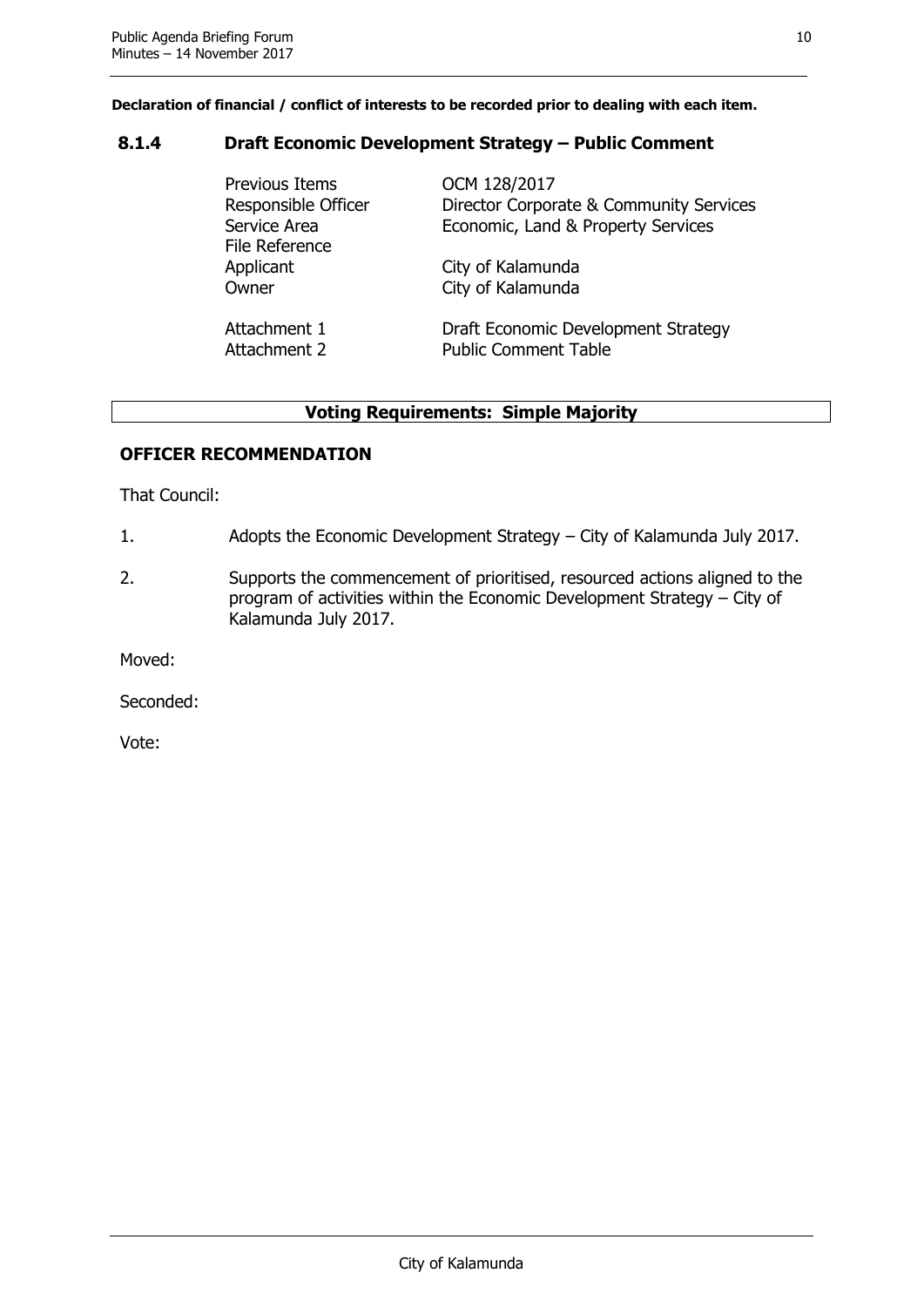#### <span id="page-11-0"></span>**8.1.5 CONFIDENTIAL ITEM – Acquisition of Portion of Lot 7 (No. 257) Lesmurdie Road, Lesmurdie**

Reason for Confidentiality Local Government Act 1995 S5.23 (2) (c) - "a contract entered into, or which may be entered into, by the local government which relates to a matter to be discussed at the meeting."

| <b>Previous Items</b><br>Responsible Officer<br>Service Area<br>File Reference<br>Applicant<br>Owner                                                                                                                                                                    | Nil<br>Director Corporate & Community Services<br>Economic, Land & Property Services<br>LS-03/257<br>Keith Outram<br>Keith Outram |
|-------------------------------------------------------------------------------------------------------------------------------------------------------------------------------------------------------------------------------------------------------------------------|-----------------------------------------------------------------------------------------------------------------------------------|
| <b>Confidential Attachment 1</b><br>Reason for Confidentiality Local<br>Government Act 1995 S5.23 (2)<br>$(c)$ – "a contract entered into, or<br>which may be entered into, by the<br>local government which relates to<br>a matter to be discussed at the<br>meeting." | Letter from Owner of Lot 7 dated 24<br><b>March 2017</b>                                                                          |
| Confidential Attachment 2<br>Reason for Confidentiality Local<br>Government Act 1995 S5.23 (2)<br>$(c)$ – "a contract entered into, or<br>which may be entered into, by the<br>local government which relates to<br>a matter to be discussed at the<br>meeting."        | Plan 4209-01-02/A                                                                                                                 |
| Confidential Attachment 3<br>Reason for Confidentiality Local<br>Government Act 1995 S5.23 (2)<br>$(c)$ – "a contract entered into, or<br>which may be entered into, by the<br>local government which relates to<br>a matter to be discussed at the<br>meeting."        | Burgess Rawson Valuation Report for<br>Portion of Lot 7 dated 19 September 2017                                                   |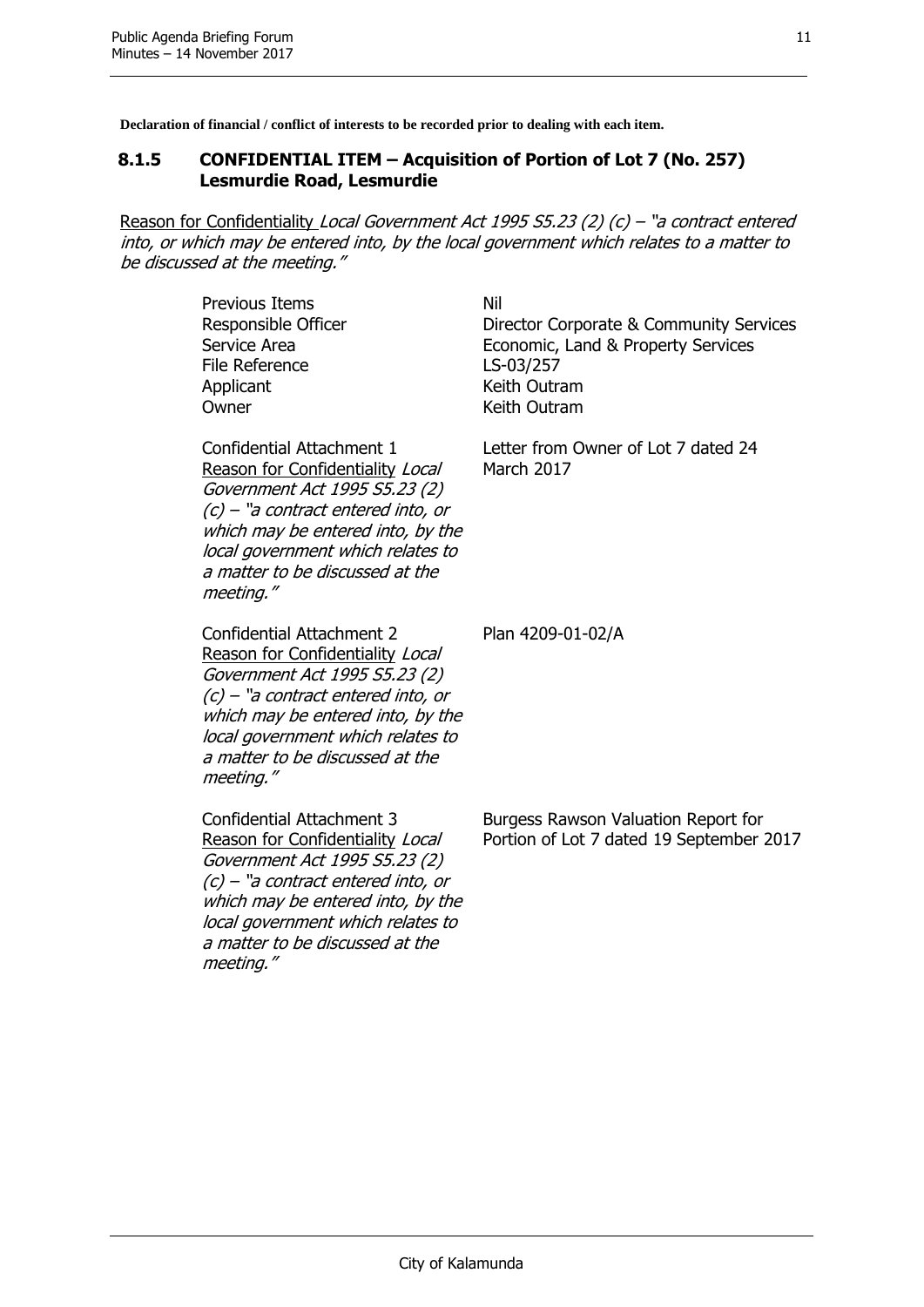#### <span id="page-12-0"></span>**8.1.6. Strategic Sport and Recreation Community Committee – Public Comment**

Previous Items **OCM 163/2017** File Reference **Applicant Owner** 

Responsible Officer Director Corporate & Community Services Service Area **Community Development** 

Attachment 1 **Amended Terms of Reference** Attachment 2 Public Comment Summary Attachment 3 Nomination Package

#### **Voting Requirements: Absolute Majority**

#### **OFFICER RECOMMENDATION**

That Council:

- 1. Receive the public comment.
- 2. Endorse the removal of the word "community" from the title of the new committee and amend the Terms of Reference accordingly.
- 3. In accordance with Section 5.8 of the Local Government Act 1995, establishes the Strategic Sport and Recreation Community Committee.
- 4. Adopt the Amended Draft Terms of Reference for the Strategic Sports and Recreation Community Committee.
- 5. Abolish the existing Sport and Recreation Advisory Committees effective from 28th November 2017.

Moved:

Seconded: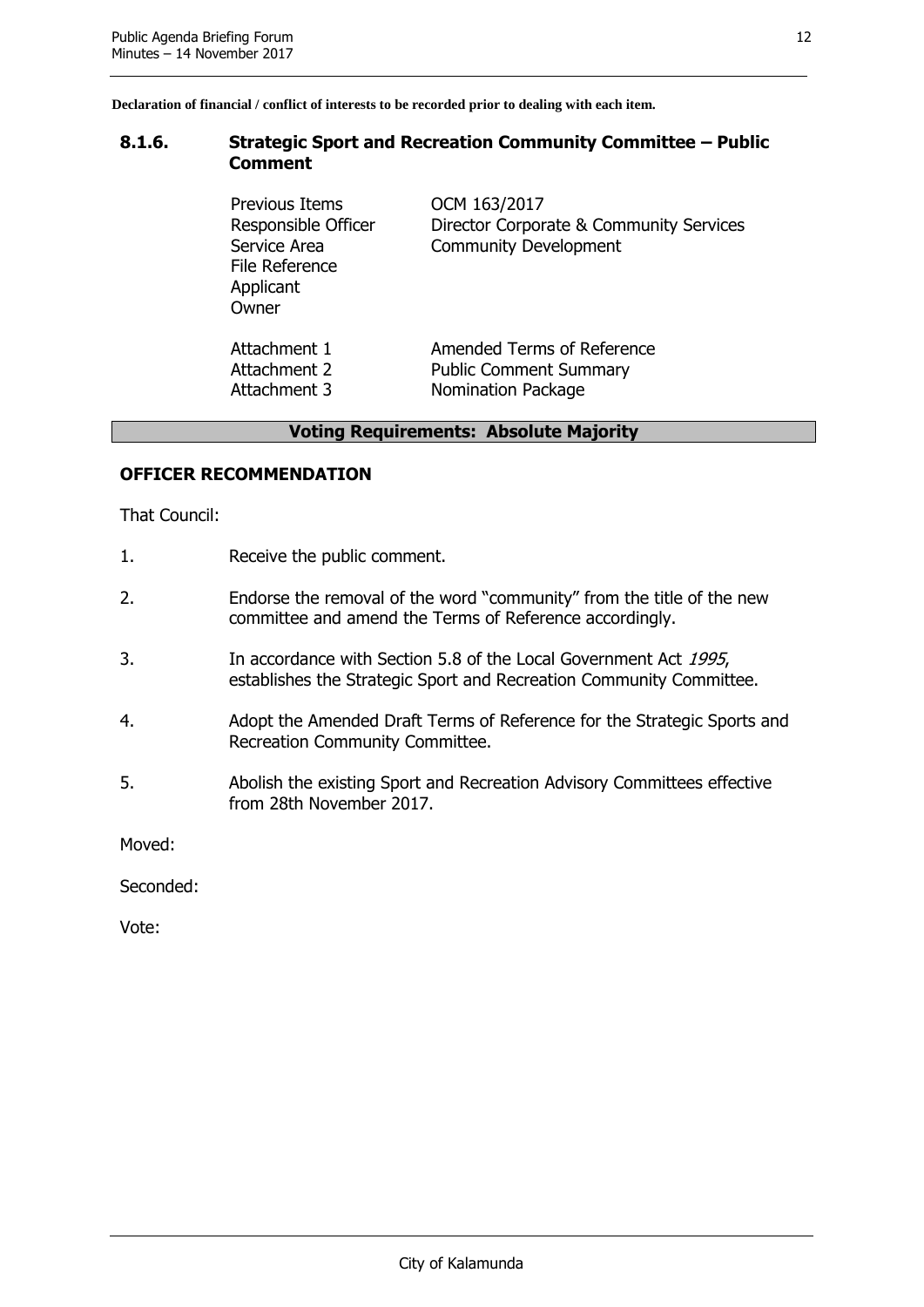#### <span id="page-13-0"></span>**8.2 DEVELOPMENT SERVICES**

**Declaration of financial / conflict of interests to be recorded prior to dealing with each item.**

#### <span id="page-13-1"></span>**8.2.1 Proposed Initiation of Scheme Amendment 95 to Local Planning Scheme No.3 – Additional Use, Reception Centre, Lot 601 (782) Welshpool Road East, Wattle Grove**

| Previous Items                                                                               | Nil                                                                                                                                                                                                                                        |
|----------------------------------------------------------------------------------------------|--------------------------------------------------------------------------------------------------------------------------------------------------------------------------------------------------------------------------------------------|
| Responsible Officer                                                                          | Director Development Services                                                                                                                                                                                                              |
| Service Area                                                                                 | <b>Approval Services</b>                                                                                                                                                                                                                   |
| File Reference                                                                               | PG-LPS-003/097                                                                                                                                                                                                                             |
| Applicant                                                                                    | Altus Planning and Appeals                                                                                                                                                                                                                 |
| Owner                                                                                        | Rothway Homestays, K E Bennett                                                                                                                                                                                                             |
| Attachment 1<br>Attachment 2<br>Attachment 3<br>Attachment 4<br>Attachment 5<br>Attachment 6 | Scheme Amendment Form 2A<br>Applicant's Amendment Report<br><b>Traffic Impact Statement Report</b><br><b>Bushfire Management Plan Report</b><br>Department of Fire and Emergency Services<br>(DFES) Referral Notice.<br><b>Site Photos</b> |

#### **Voting Requirements: Simple Majority**

#### **OFFICER RECOMMENDATION**

That Council:

- 1. Pursuant to Regulation 35 (1) of the *Planning and Development (Local* Planning Schemes) Regulations 2015, resolves to prepare Amendment No. 95 to Local Planning Scheme No. 3 (Attachment 1).
- 2. Considers Amendment 95 to Local Planning Scheme No.3 as a standard amendment under Regulation 35 (2) of the Planning and development (Local Planning Schemes) Regulations 2015, for the following reasons:
	- a. The amendment is consistent with the objectives in the Scheme for the Rural Composite zone.
	- b. The amendment would have minimal impact on land in the scheme area that is not the subject of the amendment.
	- c. The amendment does not result in any significant environmental, social, economic or governance impacts ion land in the scheme area; and
	- d. The amendment is not considered a complex or basic amendment.
- 3. Pursuant to section 81 of the Planning and Development Act 2005, refers the proposed amendment 95 to Local Planning Scheme No.3 to the Environmental Protection Authority.
- 4. Subject to Sections 81 and 82 of the Planning and Development Act 2005 advertises Amendment 95 to Local Planning Scheme No.3 in accordance with Regulation 47 of the Planning and Development (Local Planning Schemes)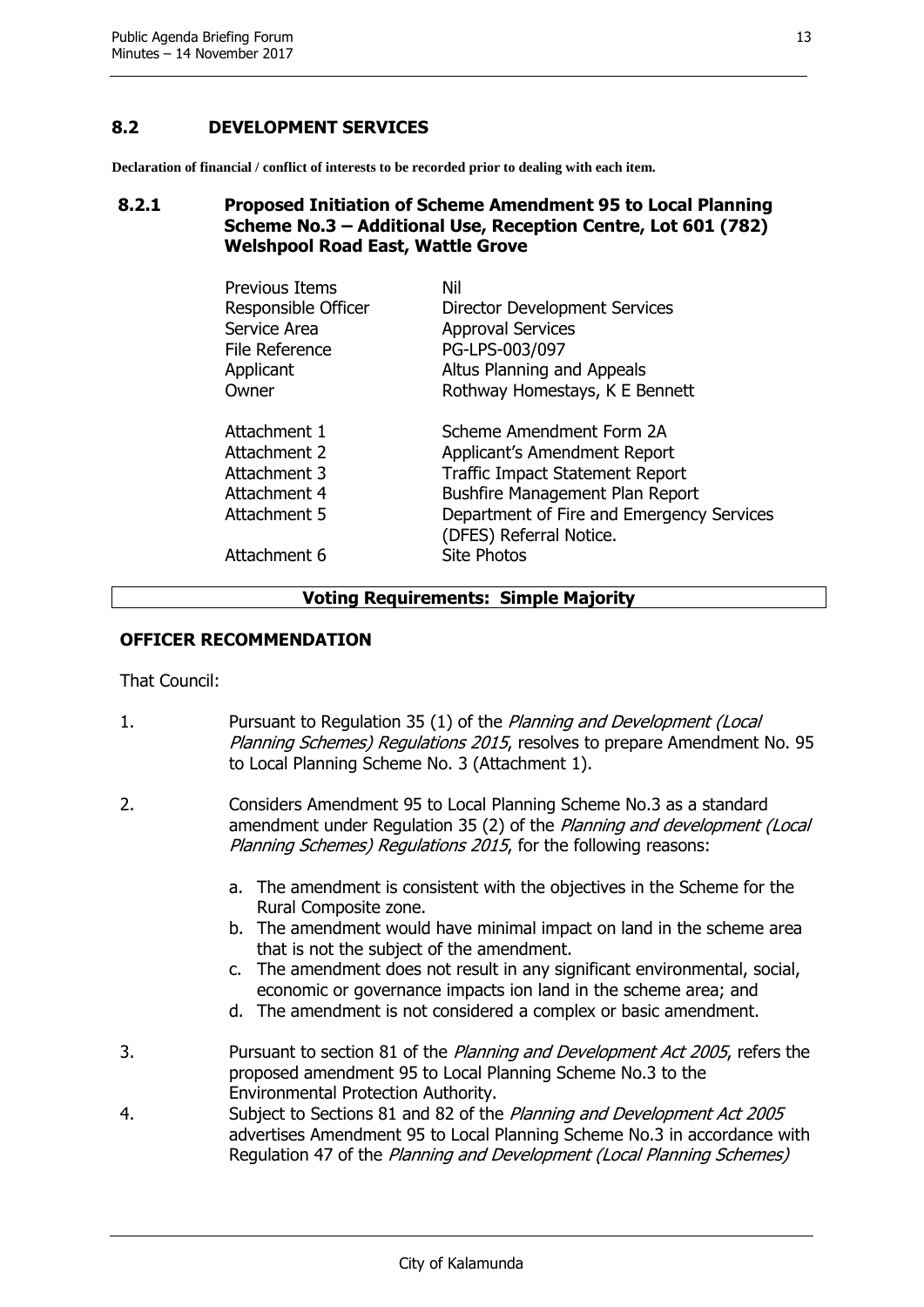Regulations 2015 and Local Planning Policy P-DEV 45-Public Notifications of Planning Proposals.

Moved:

Seconded: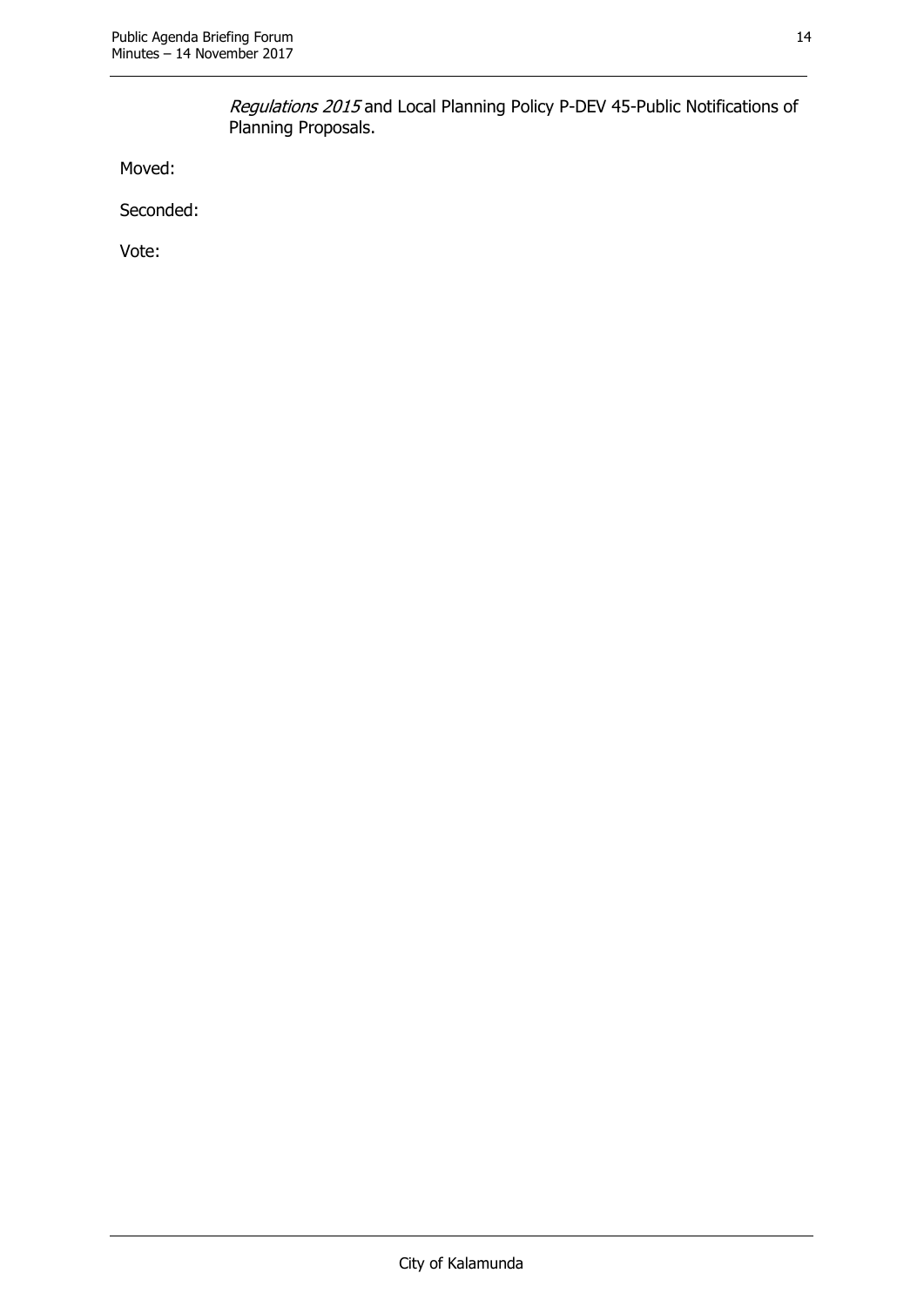#### <span id="page-15-0"></span>**8.2.2 Draft Planning Policy P-DEV 56 – Family Day Care and Child Care Premises**

Previous Items **OCM 125/2017** Service Area **Approval Services** File Reference OR-CMA-16

Responsible Officer Director Development Services Attachment 1 Draft Local Planning Policy P-DEV 56 – Family Day Care and Child Care Premises Attachment 2 Planning Bulletin 72/2009 – Child Care Centres

#### **Voting Requirements: Simple Majority**

#### **OFFICER RECOMMENDATION**

That Council:

- 1. Pursuant to Clause 3 (1) of the Planning and Development (Local Planning Scheme) Regulations 2015, adopt the following Local Planning Policy as detailed in Attachment 1:
	- P-DEV 56 Family Day Care and Child Care Premises.

Moved:

Seconded: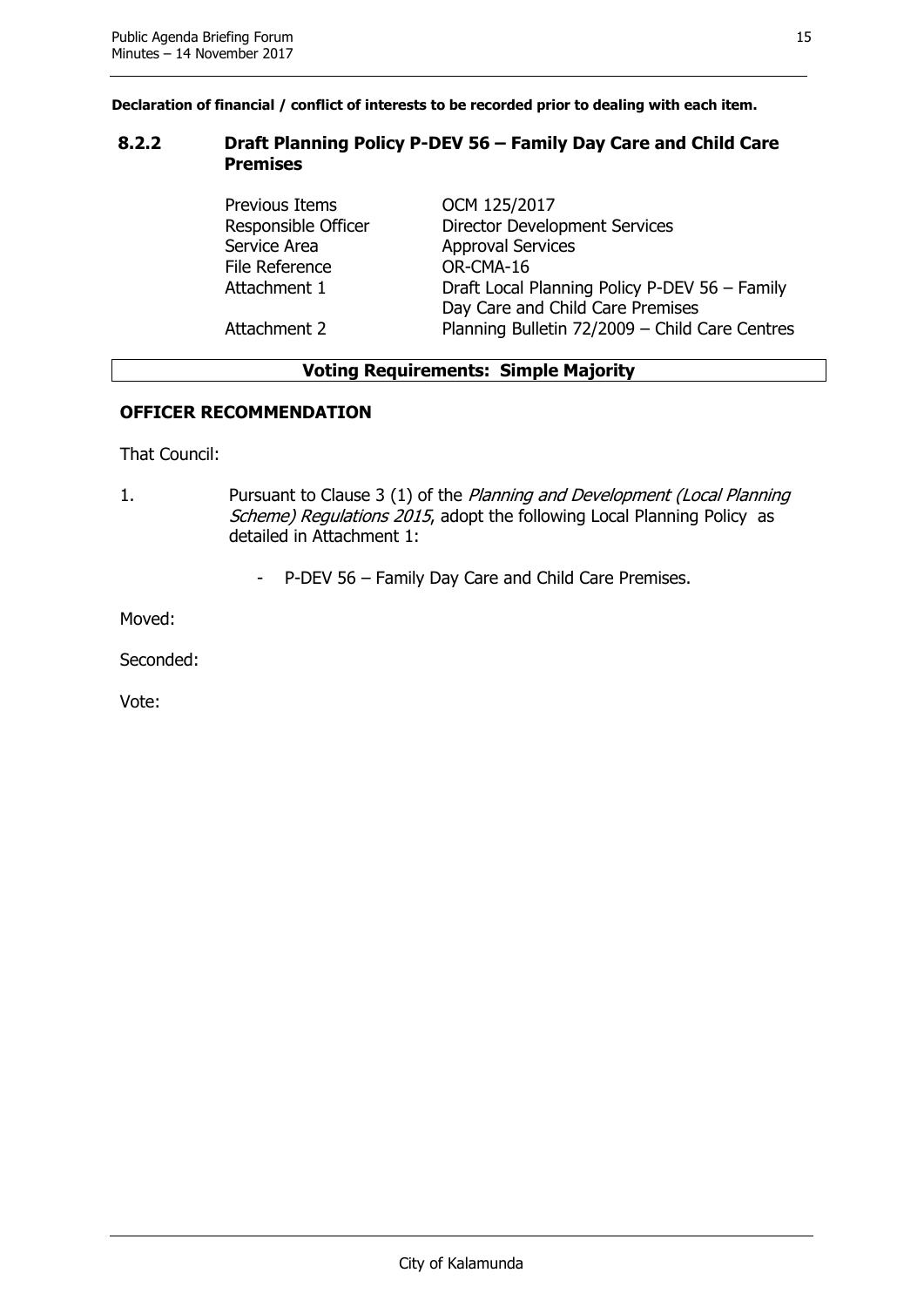#### <span id="page-16-0"></span>**8.2.3 Draft Planning Policy P-DEV 54 – Dual Density Design Guidelines**

| <b>Previous Items</b><br>Responsible Officer<br>Service Area<br><b>File Reference</b> | OCM 99/2017<br>Director Development Services<br><b>Approval Services</b><br>OR-CMA-016                      |
|---------------------------------------------------------------------------------------|-------------------------------------------------------------------------------------------------------------|
| Attachment 1                                                                          | Scheme Amendment 82, Schedule of<br><b>Modifications</b>                                                    |
| Attachment 2                                                                          | Community Information - Frequently Asked                                                                    |
| Attachment 3                                                                          | Questions.<br>Dual Density Design Guidelines Survey                                                         |
| Attachment 4                                                                          | Community Engagement Survey Feedback                                                                        |
| Attachment 5                                                                          | Community Engagement & Submitters Table                                                                     |
| Attachment 6                                                                          | Draft Local Planning Policy P-DEV 54 - Dual<br>Density Design Guidelines, Policy Document                   |
| Attachment 7                                                                          | Draft Local Planning Policy P-DEV 54 - Dual<br>Density Design Guidelines, Explanatory<br><b>Information</b> |
| Attachment 8                                                                          | Draft Local Planning Policy P-DEV 54 - Dual<br>Density Design Guidelines, Assessment Matrix                 |
| Attachment 9                                                                          | Appendix 5 Recommended Plant List                                                                           |
| .                                                                                     | $\mathbf{a}$ . The set of the set of $\mathbf{a}$                                                           |

#### **Voting Requirements: Simple Majority**

#### **OFFICER RECOMMENDATION**

That Council:

- 1. Pursuant to Clause 4 (3) of the Planning and Development (Local Planning Scheme) Regulations 2015, adopt the following policy with minor modification: P-DEV 54 – Dual Density Design Guidelines
- 2. Refers the adopted policy to the Western Australian Planning Commission for endorsement.

Moved:

Seconded: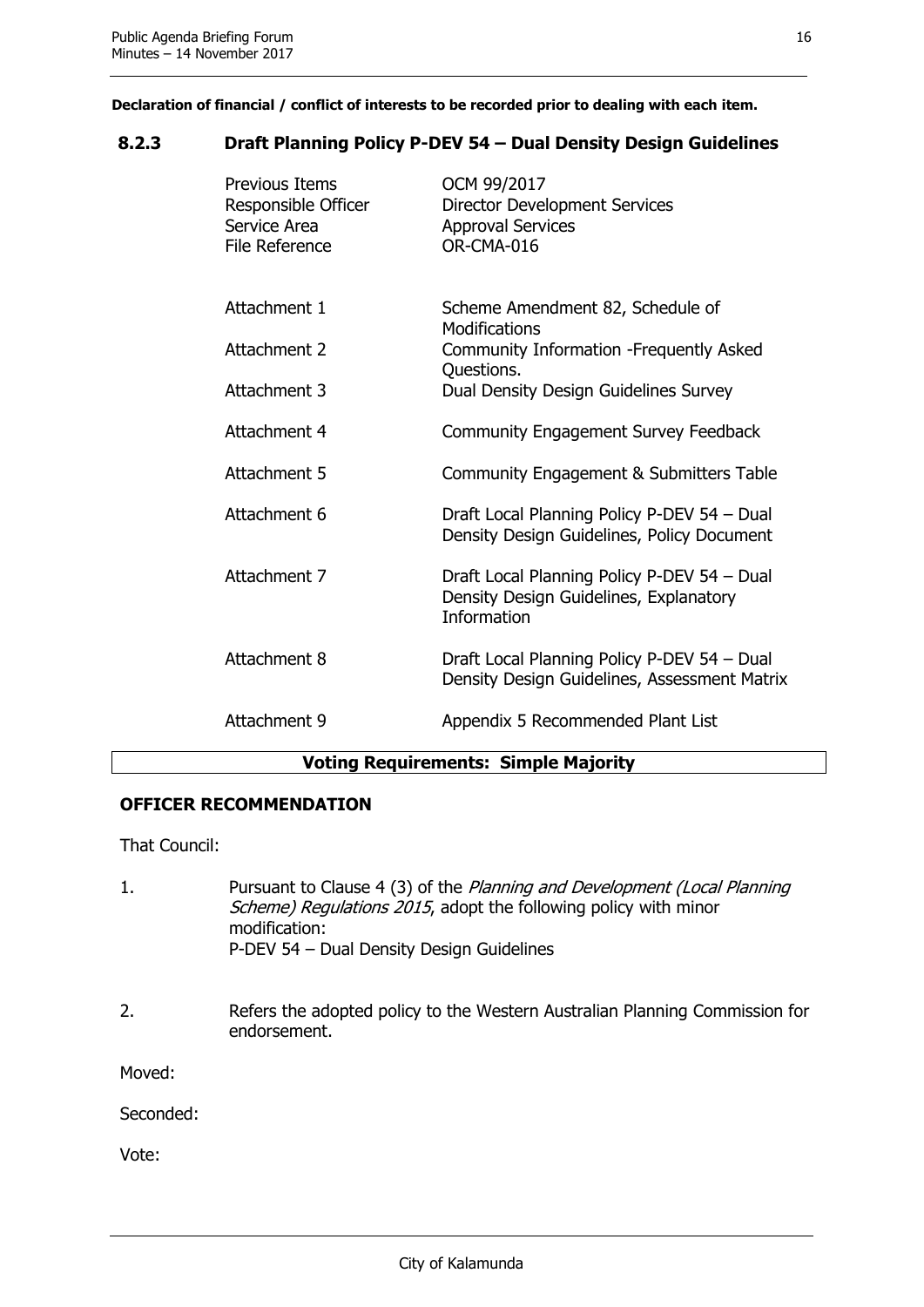#### <span id="page-17-0"></span>**8.2.4 Nominations for the City of Kalamunda Design Advisory Committee**

Service Area **Approval Services** File Reference **OR-CMA-16** 

Previous Items OCM 60/2017 OCM 46/2017 Responsible Officer Director Development Services Attachment 1 Local Planning Policy P-DEV 60 – Design Advisory Committee's

#### **Voting Requirements: Simple Majority**

#### **OFFICER RECOMMENDATION**

That Council:

1. Notes that the following nominees are appointed to the City of Kalamunda Design Advisory Committee:

Sitting Members:

- Chris Melsom
- Carmel Van Ruth
- David Barr
- Jurg Hunziker
- Ross Montgomery

Alternate Members:

- Patrick Beale
- Ian Molvneux
- 2. Adopts the sitting fee of \$200 plus GST per hour for DAC members.

Moved:

Seconded: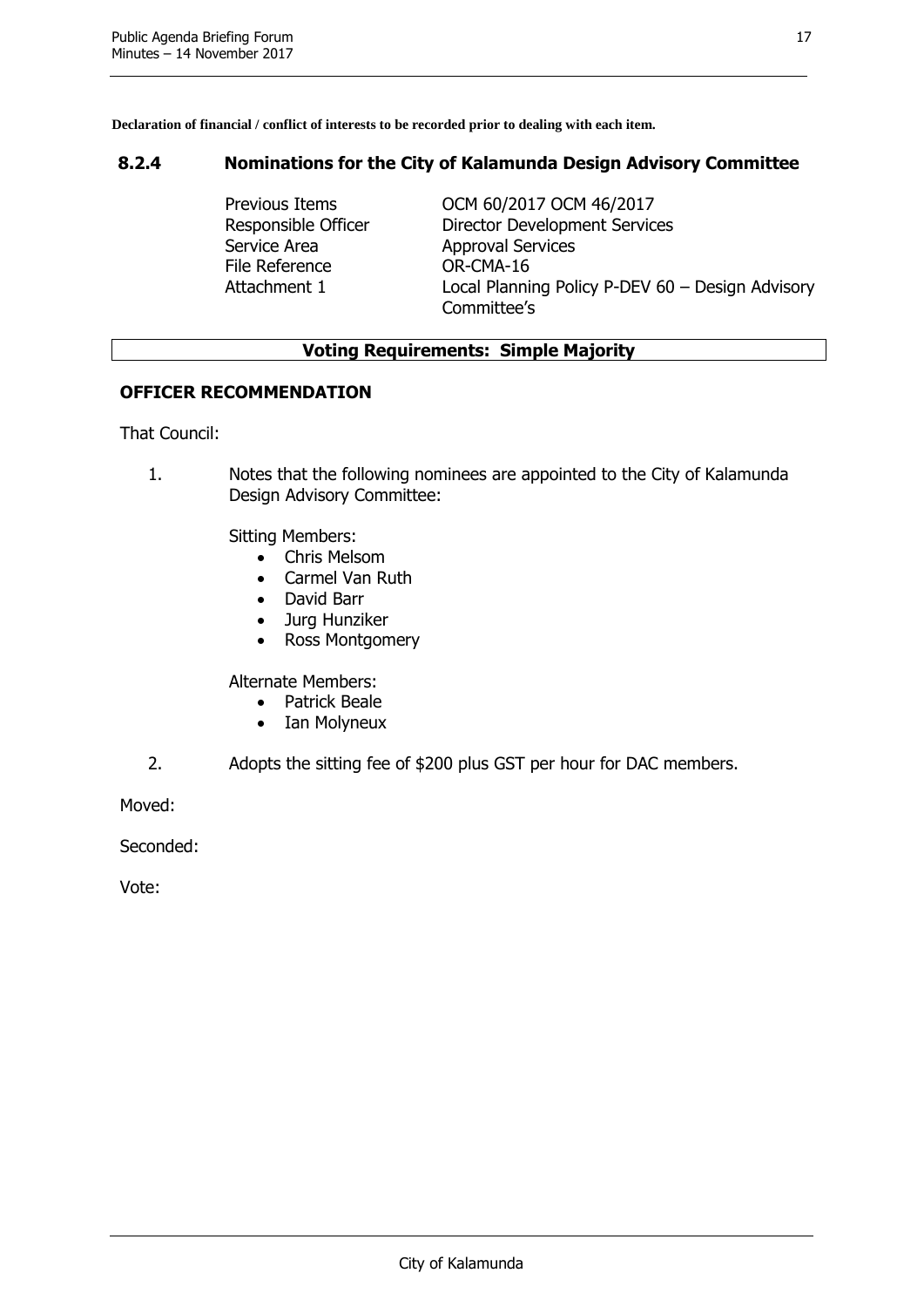#### <span id="page-18-0"></span>**8.2.5 Proposed Home Business (Vibrosauna) – Lot 773 (71) Pavetta Crescent, Forrestfield**

| Previous Items<br>Responsible Officer<br>Service Area<br>File Reference<br>Applicant<br>Owner | Nil<br><b>Director Development Services</b><br><b>Approval Services</b><br>PV-01/071<br>Susan Dawn Thomas<br>Susan Dawn Thomas                                                                                                                       |  |
|-----------------------------------------------------------------------------------------------|------------------------------------------------------------------------------------------------------------------------------------------------------------------------------------------------------------------------------------------------------|--|
|                                                                                               |                                                                                                                                                                                                                                                      |  |
| Attachment 1<br>Attachment 2<br>Attachment 3<br>Attachment 4<br>Attachment 5                  | <b>Initial Applicant Submission</b><br>Site Plan<br>Floor Plan<br><b>Submitters Table</b><br><b>Confidential Submitters Map</b><br>Reason for Confidentiality: Local Government Act<br>1995 S5.23 (2) (b) – "the Personal Affairs of any<br>person." |  |
| <b>Voting Requirements: Simple Majority</b>                                                   |                                                                                                                                                                                                                                                      |  |

#### **OFFICER RECOMMENDATION**

That Council:

1. Approves the application for a Home Business (Vibrosauna) at Lot 773 (71) Pavetta Crescent, Forrestfield subject to the following conditions:

- a) The development shall be carried out only in accordance with the terms of the application as approved herein, and any approved plan.
- b) The activity is to comply with the Council's definition of a Home Business as set out under Local Planning Scheme No.3.
- c) Patrons are to attend the site by appointment only.
- d) Approved hours of operation are to be Monday to Friday between 10am and 6pm, and between 9am and 1pm on Saturday.
- e) A maximum of six (6) persons per day on weekdays and four (4) persons per day on Saturday shall attend the site.
- f) All parking is to be contained to the existing driveway on the property.

Moved:

Seconded: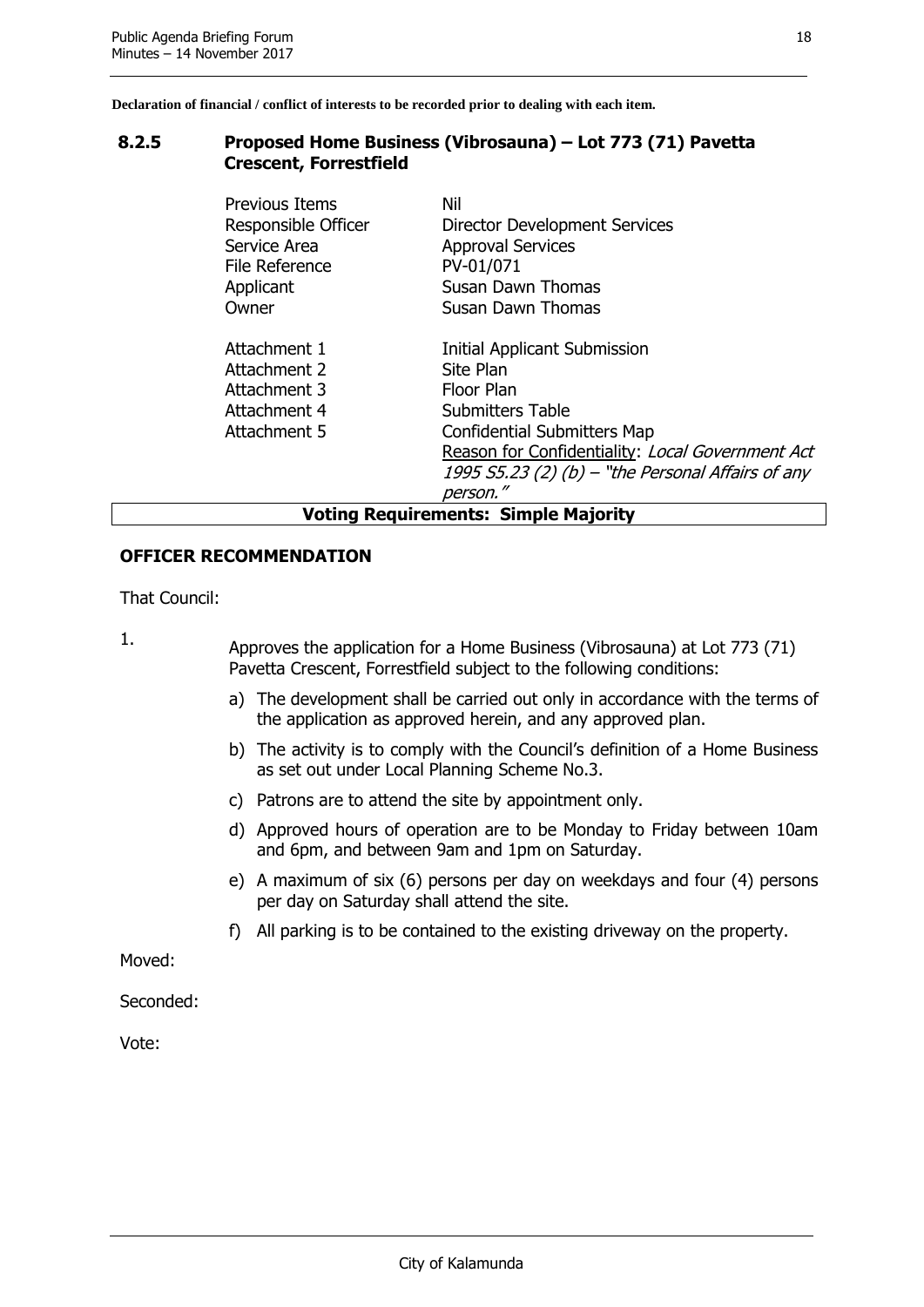#### <span id="page-19-0"></span>**8.2.6 Proposed Telecommunications Monopole and Infrastructure – Lot 22 (120) Wittenoom Road, High Wycombe**

| Previous Items<br>Responsible Officer<br>Service Area<br>File Reference<br>Applicant<br>Owner | Nil<br>Director Development Services<br><b>Approval Services</b><br>WT-05/120<br>Servicestream<br>High Wycombe Land Pty Ltd |
|-----------------------------------------------------------------------------------------------|-----------------------------------------------------------------------------------------------------------------------------|
| Attachment 1                                                                                  | Site Plan                                                                                                                   |
| Attachment 2                                                                                  | Elevation Plan                                                                                                              |
| Attachment 3                                                                                  | <b>Site Photos</b>                                                                                                          |
| Attachment 4                                                                                  | Summary of Drop in Session                                                                                                  |
| Attachment 5                                                                                  | <b>Submitters Table</b>                                                                                                     |
| Attachment 6                                                                                  | Coverage Gap Map                                                                                                            |
| Attachment 7                                                                                  | Alternative Locations Considered                                                                                            |
| Attachment 8                                                                                  | <b>Confidential Submitters Map</b>                                                                                          |
| <b>Reason for Confidentiality:</b>                                                            |                                                                                                                             |
| Local Government Act                                                                          |                                                                                                                             |
| $1995 S5.23 (2) (b) - "the"$                                                                  |                                                                                                                             |
| personal affairs of any                                                                       |                                                                                                                             |
| person."                                                                                      |                                                                                                                             |

#### **Voting Requirements: Simple Majority**

#### **OFFICER RECOMMENDATION**

That Council:

- 1. Approves the development application for a Telecommunications Monopole and associated Infrastructure at Lot 22 (120) Wittenoom Road, High Wycombe, subject to the following conditions:
	- a. The development shall be carried out only in accordance with the terms of this approval, and any approved plan.
	- b. The building materials shall be of a colour that matches with the surrounding and existing light poles.
	- c. No building materials, rubbish or any other matter shall remain on the site after construction of the development is completed to the satisfaction of the City of Kalamunda.

Moved:

Seconded:

Vote:

Cr O'Connor sought clarification on the radius of the neighbourhood community consultation. This was taken on notice.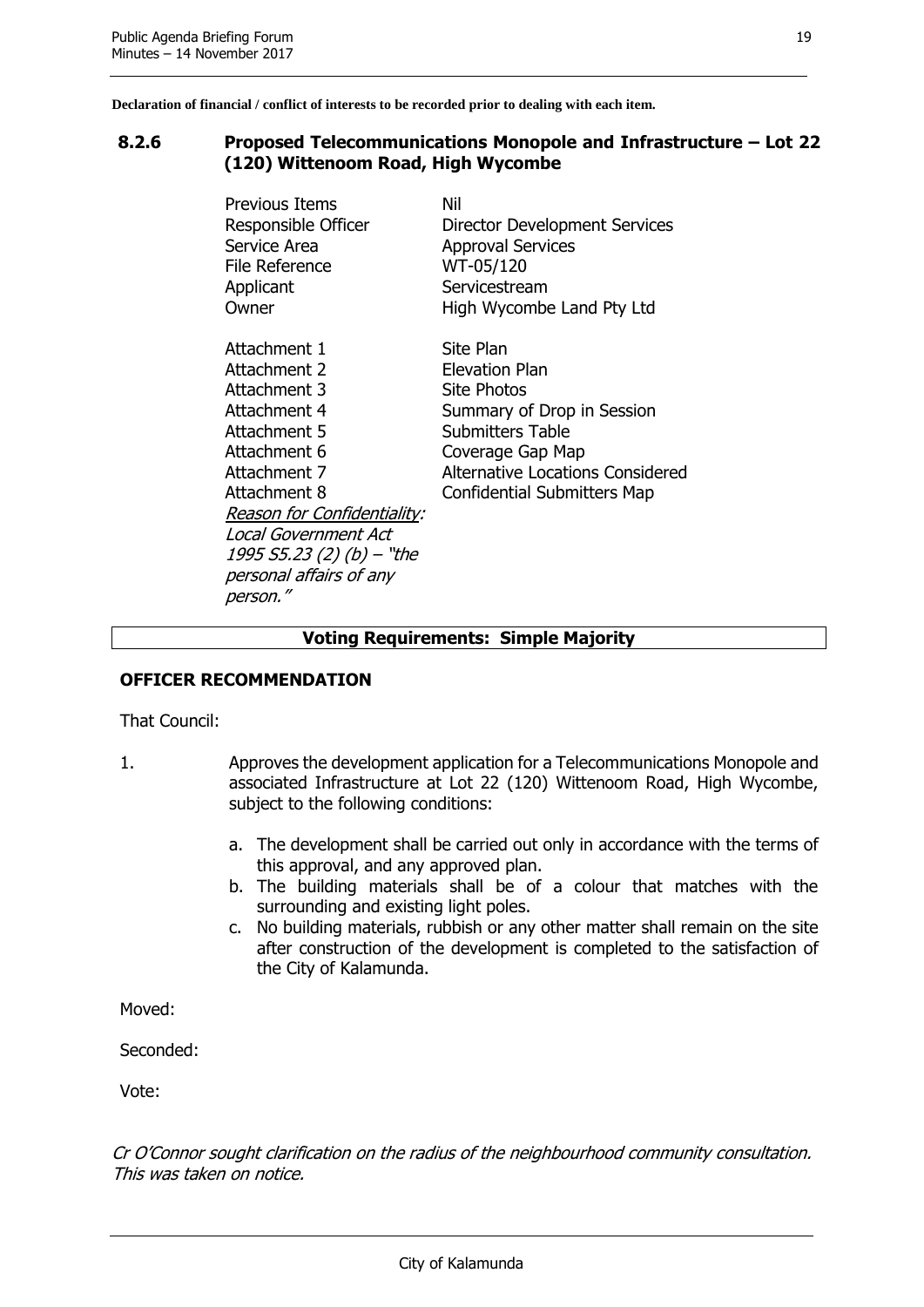#### <span id="page-20-0"></span>**8.2.7 Proposed Restaurant – Lot 44 (101) Union Road, Carmel**

| Previous Items<br>Responsible Officer<br>Service Area<br>File Reference<br>Applicant<br>Owner | Nil.<br>Director Development Services<br><b>Approval Services</b><br>UN-01/101 & DA16/0060<br><b>Anthony Sclanders</b><br>Rodney Sclanders, Maxinne Sclanders and<br><b>Anthony Sclanders</b> |
|-----------------------------------------------------------------------------------------------|-----------------------------------------------------------------------------------------------------------------------------------------------------------------------------------------------|
| Attachment 1                                                                                  | <b>Development Plans</b>                                                                                                                                                                      |
| Attachment 2                                                                                  | Site Photographs                                                                                                                                                                              |
| Attachment 3                                                                                  | Applicant's Water Management Plan                                                                                                                                                             |
| Attachment 4                                                                                  | Applicant's Bushfire Management and Evacuation<br>Plan                                                                                                                                        |
| Attachment 5                                                                                  | <b>Submission Table</b>                                                                                                                                                                       |
| Attachment 6                                                                                  | Confidential Attachment - Submitters Map                                                                                                                                                      |
|                                                                                               | Reason for confidentiality:<br>Local Government Act 1995 $55.23$ (2) (b) $-$ "the<br>personal affairs of any person;"                                                                         |

#### **Voting Requirements: Simple Majority**

#### **OFFICER RECOMMENDATION**

That Council:

- 1. Approves the application for a proposed restaurant at Lot 44 (101) Union Road, Carmel, subject to the following planning conditions:
	- a) The development shall be carried out only in accordance with the terms of the application as approved herein, and any approved plan.
	- b) Permitted hours of operation are limited to 9:00am to 5:00pm, Friday to Sunday (including public holidays).
	- c) A maximum of 50 customers are permitted to attend the site in association with the restaurant at any given time.
	- d) Prior to the commencement of the restaurant use, all parking and vehicle circulation areas, shall be designed, constructed, line marked and drained to the specifications and satisfaction of the City of Kalamunda, and Australian Standards AS 2890.
	- e) Prior to the commencement of any site works, a Transport Impact Assessment is required in accordance with the WAPC Transport Impact Assessment Guidelines, and the recommendations of the assessment are to be incorporated into the design, to the satisfaction of the City of Kalamunda.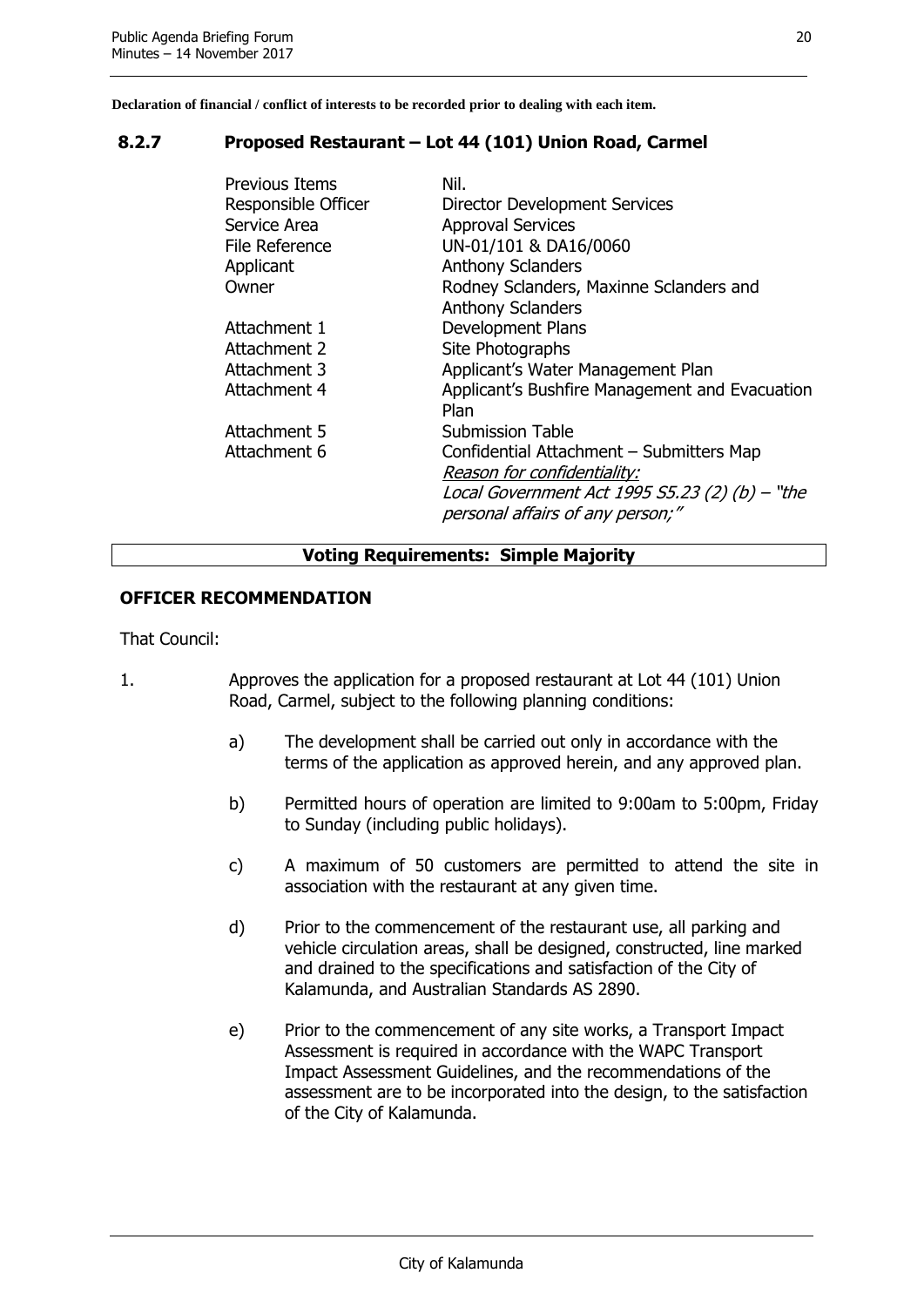- f) Prior to the commencement of the restaurant use, crossover(s) shall be designed and constructed to the specifications and satisfaction of the City of Kalamunda.
- g) Prior to the commencement of the restaurant use, access way(s) shall be designed, constructed, sealed, and drained to the specifications and satisfaction of the City of Kalamunda.
- h) Vehicle parking associated with the restaurant use shall be contained wholly within the subject site.
- i) Prior to the commencement of the restaurant use, redundant vehicle crossover(s) and associated infrastructure is to be removed and the kerbing, verge, and footpath (where relevant) reinstated with grass or landscaping to the specifications and satisfaction of the City of Kalamunda.
- j) Prior to the commencement of the restaurant use, an Aerobic Treatment Unit or Nutrient Retentive effluent disposal system that complies with the Health (Treatment of Sewage and Disposal of Effluent and Liquid Waste) Regulation 1974 must be installed to the City's satisfaction.
- k) Prior to the commencement of the restaurant use, information is to be provided to the City of Kalamunda to demonstrate that the measures contained in the bushfire management plan (Prepared by Bushfire Prone Planning, Version v1.0, dated 12 July 2017) that address the Bushfire Protection Criteria under the Western Australian Planning Commission's Guidelines for Planning in Bushfire Prone Areas (Version 1.2), have been implemented during development works, to the satisfaction of the City of Kalamunda.
- l) Prior to the commencement of the restaurant use, an emergency access shall be constructed to enable a vehicular and pedestrian access/egress point that is within 200m of the intersection of Union Road and Carmel Road East, , to the satisfaction of the City of Kalamunda. The emergency access way shall be constructed in accordance with the Western Australian Planning Commission's Guidelines for Planning in Bushfire Prone Areas (Version 1.2).
- m) Outdoor music or other amplified devices shall not be used in association with the restaurant use.

Moved:

Seconded: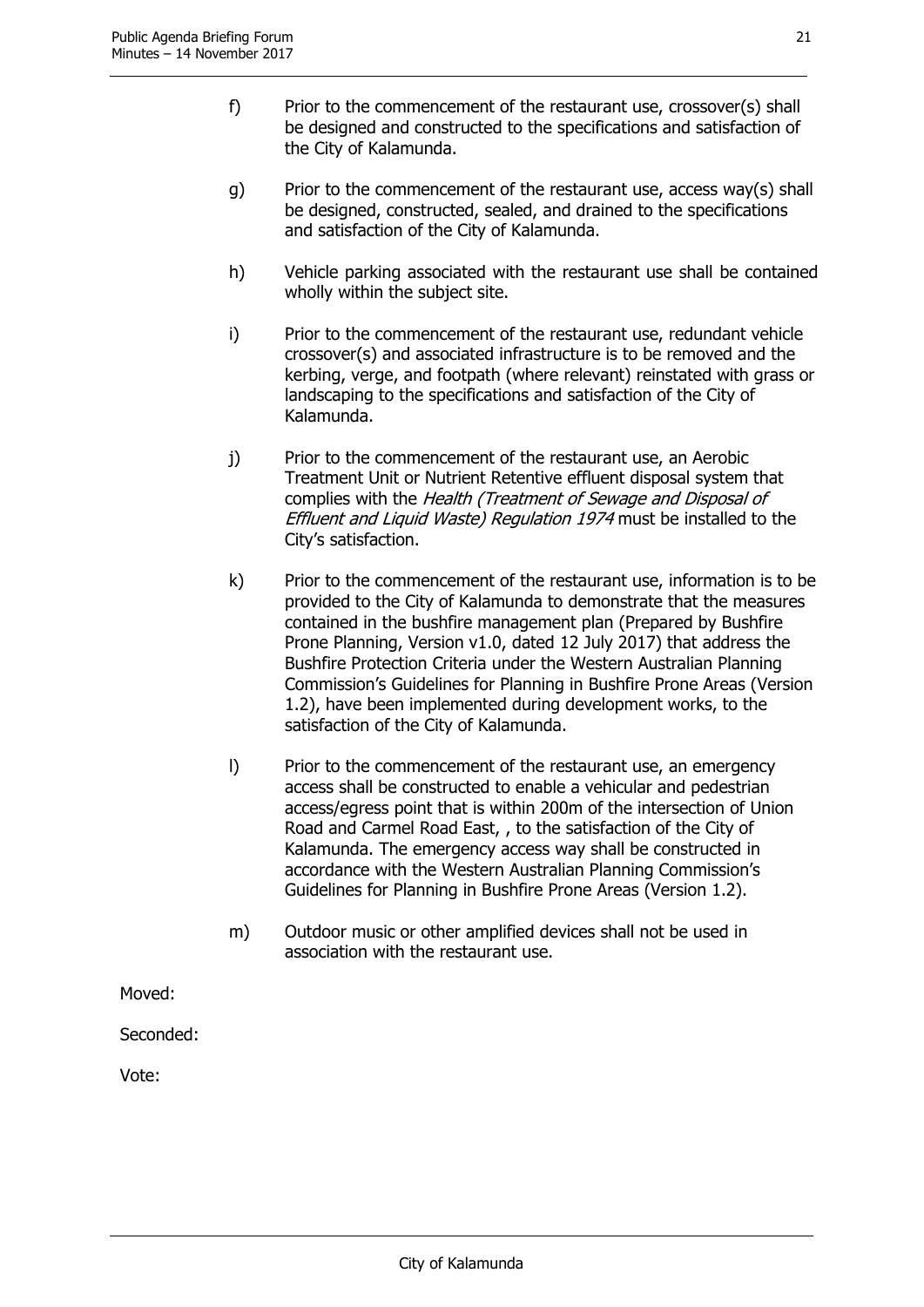#### <span id="page-22-0"></span>**8.2.8 Proposed 'Use Not Listed (Creative Workshops)' - Lot 32 (64) Broadway Road, Bickley**

| Previous Items                                                                               | N/A                                                                                                                                                                                                                                                           |
|----------------------------------------------------------------------------------------------|---------------------------------------------------------------------------------------------------------------------------------------------------------------------------------------------------------------------------------------------------------------|
| Responsible Officer                                                                          | Director Approval Services                                                                                                                                                                                                                                    |
| Service Area                                                                                 | <b>Approval Services</b>                                                                                                                                                                                                                                      |
| File Reference                                                                               | DA17/0313 & BR-34/064                                                                                                                                                                                                                                         |
| Applicant                                                                                    | Adele Standeven                                                                                                                                                                                                                                               |
| Owner                                                                                        | John and Nicola Walters                                                                                                                                                                                                                                       |
| Attachment 1<br>Attachment 2<br>Attachment 3<br>Attachment 4<br>Attachment 5<br>Attachment 6 | <b>Elevation Plans</b><br>Floor Plan<br>Site Plan<br>Parking Plan<br><b>Submitters Table</b><br>Confidential Attachment - Submitters Map<br>Reason for confidentiality:<br>Local Government Act 1995 S5.23 (2) (b) - "the<br>personal affairs of any person;" |

#### **Voting Requirements: Simple Majority**

#### **OFFICER RECOMMENDATION**

That Council:

- 1. Approve the application for a proposed 'Use Not Listed (Creative Workshops)' at Lot 32 (64) Broadway Road, Bickley, subject to the following planning conditions:
	- a) The development shall be carried out only in accordance with the terms of the application as approved herein, and any approved plan.
	- b) The approval relating to the use not listed (creative workshop) shall not be transferred to any other person who is not the owner or applicant of this application herein approved.
	- c) The provision and maintenance of a minimum 12 car bays for parking shall be contained onsite in accordance with the approved parking plan as approved herein and any approved plan.
	- d) Vehicle parking, maneuvering and circulation areas to be suitably designed and constructed to the specification and satisfaction of the City.
	- e) Crossover and driveway shall be designed and constructed to the specification and satisfaction of the City of Kalamunda.
	- f) Opening hours in which the workshops are available shall be limited to; Tuesday – Saturday 9am-5pm and shall not operate on public holidays.
	- g) A maximum of two (2) staff members, is permitted in accordance with the application approved herein.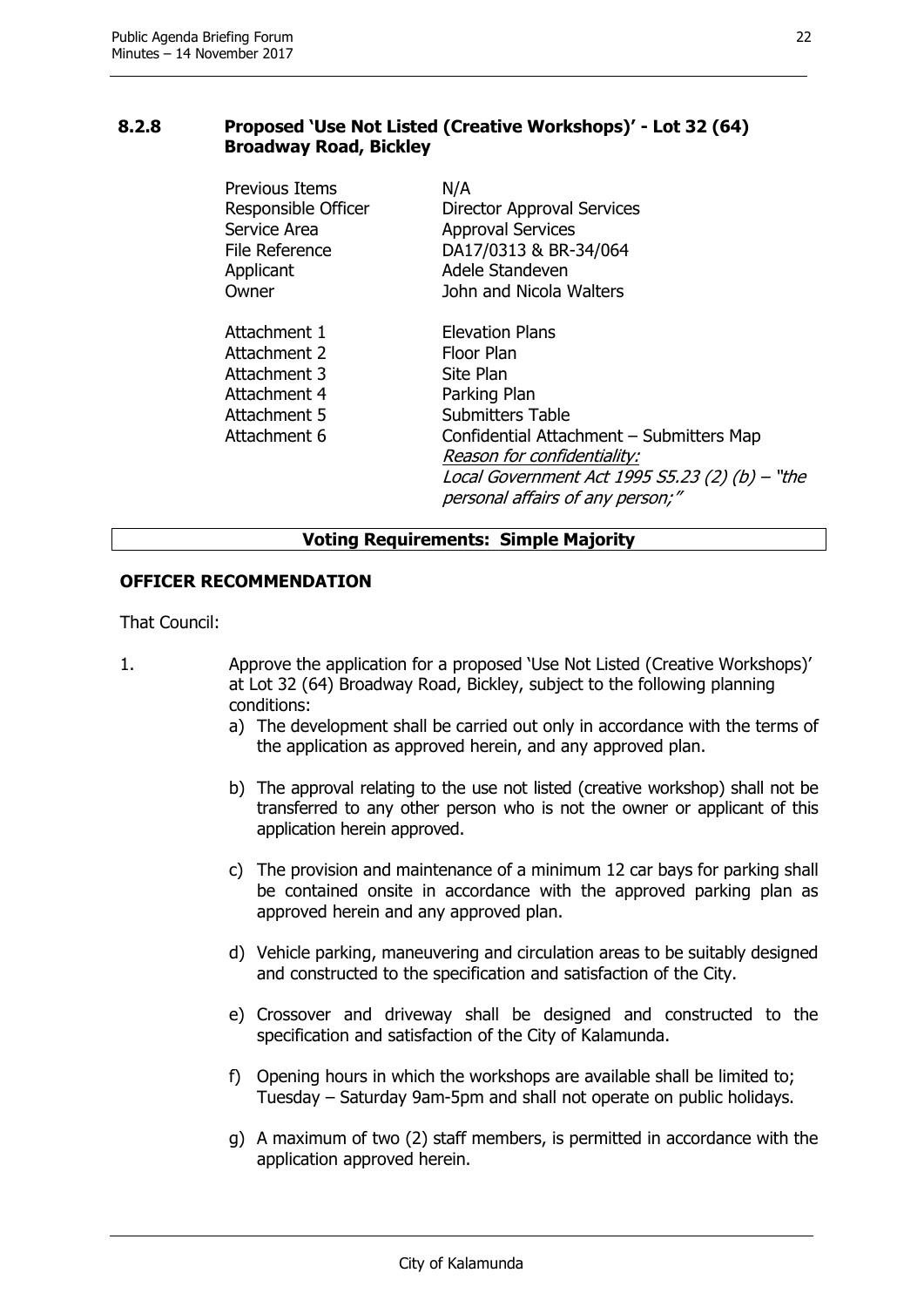- h) The total number of attendees, not including staff, shall not exceed a maximum of six (6) persons per workshop with no more than two (2) workshops occurring on any one day.
- i) All workshop activity shall be contained within a maximum  $45m<sup>2</sup>$  area within the existing outbuilding, partitioned by panels in accordance with the plan approved herein and any approved plan.
- j) The use of power tools shall not be used in association with the use not listed (creative workshops).
- k) Any proposed signage shall be no greater than  $0.2m^2$  in area and located within the subject lot boundaries.
- l) Stormwater drainage from new paved areas being disposed of to the specification and satisfaction of the City of Kalamunda.
- m) Prior to the commencement of the use not listed (creative workshop), information is to be provided to, and approved by, the City of Kalamunda that address the bushfire protection criteria under the Western Australian Planning Commission's Guidelines for Planning in Bushfire Prone Areas. The owner/applicant is required to implement the bushfire protection criteria recommendations to the satisfaction of the City of Kalamunda.

Moved:

Seconded: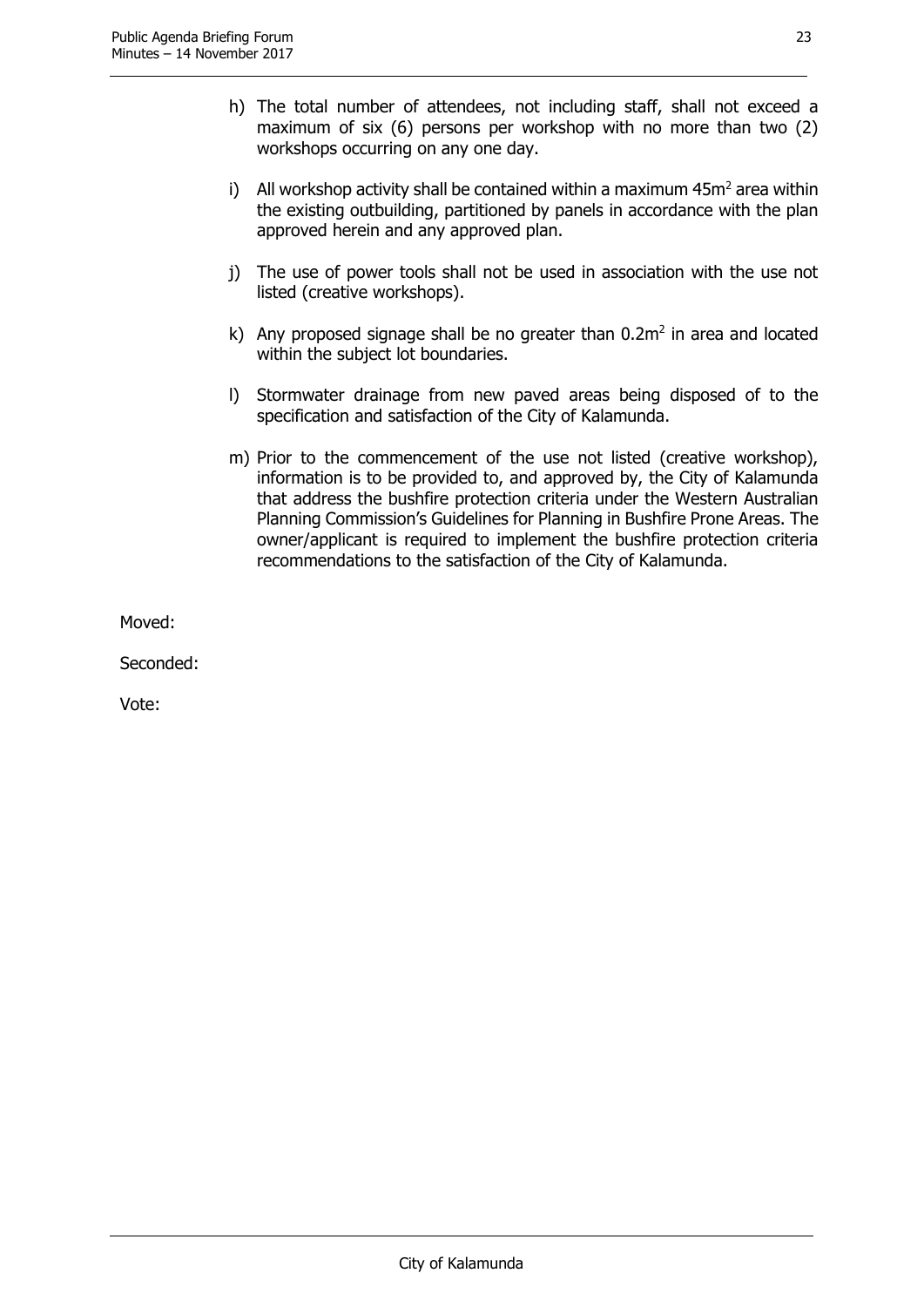#### <span id="page-24-0"></span>**8.2.9 Draft Public Open Space Strategy – Adopt for the Purposes of Public Advertising**

Previous Items Nil Service Area Strategic Planning File Reference PG-STU-037 Applicant City of Kalamunda Owner N/A

Responsible Officer Director Development Services

Attachment 1 **Draft Public Open Space Strategy Report** 

#### **Voting Requirements: Simple Majority**

#### **OFFICER RECOMMENDATION**

That Council:

1. Adopt the draft Public Open Space Strategy for the purposes of public advertising for a period of not less than 42 days.

Moved:

Seconded: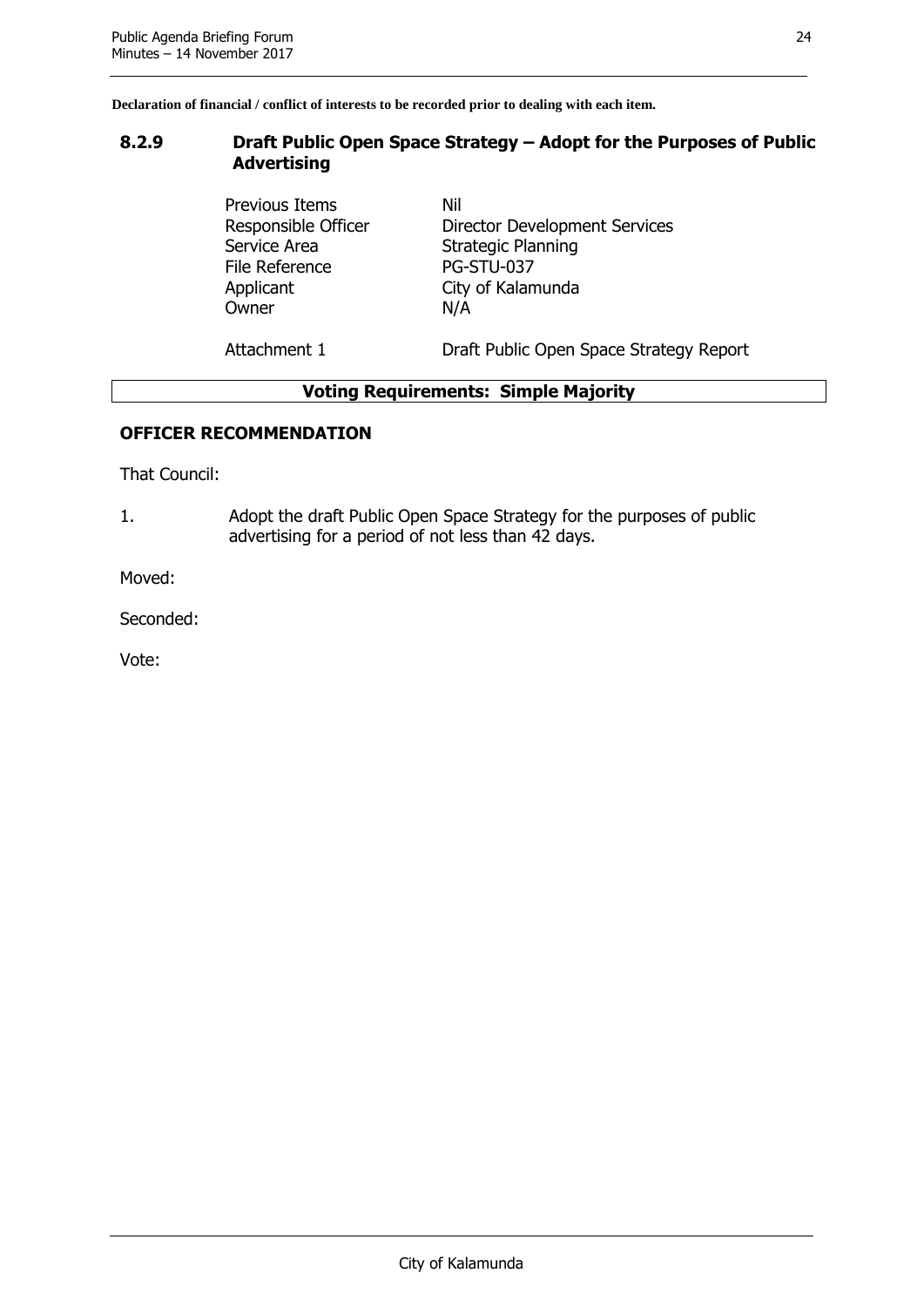#### <span id="page-25-0"></span>**8.2.10 CONFIDENTIAL REPORT: Cambridge Reserve Community Enhancement Project**

Reason for Confidentiality: Local Government Act 1995 Clause 5.23(2)(h): Such other matters as may be prescribed. Information contained in this report may impact the outcome of future community engagement.

| <b>Previous Items</b> | Nil                                       |
|-----------------------|-------------------------------------------|
| Responsible Officer   | <b>Director Development Services</b>      |
| Service Area          | <b>Strategic Planning</b>                 |
| File Reference        | CM-01/012(RESERVE)                        |
| Applicant             | N/A                                       |
| Owner                 | State of Western Australia                |
| Attachment 1          | Cambridge Reserve - Previous Studies and  |
|                       | Reports                                   |
| Attachment 2          | Cambridge Reserve - Revised Vision and    |
|                       | Principles Document                       |
| Attachment 3          | Cambridge Reserve - Draft Revised Concept |
|                       | Designs                                   |

**Provided Under Separate Cover**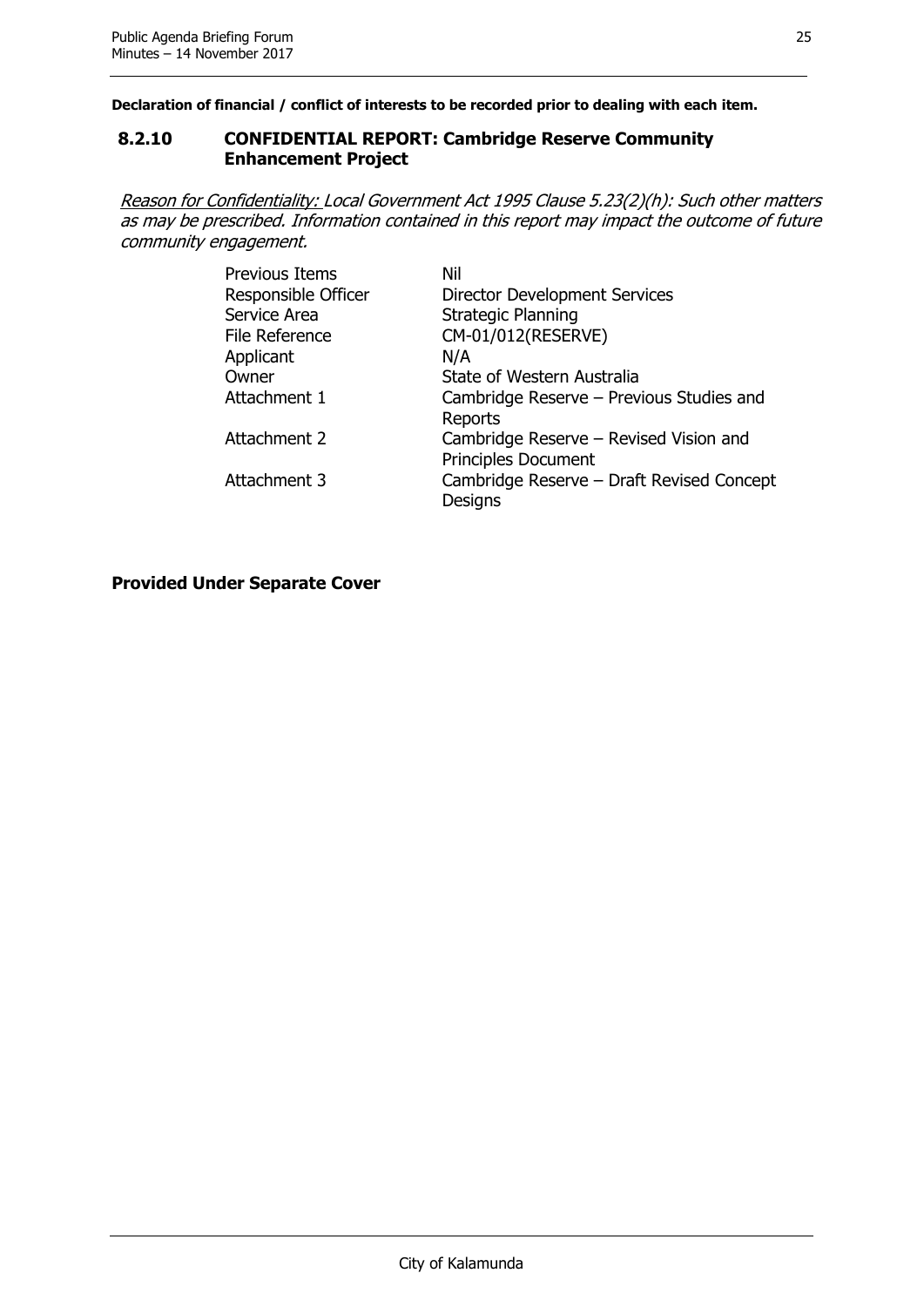#### <span id="page-26-0"></span>**8.3 ASSET SERVICES**

**Declaration of financial / conflict of interests to be recorded prior to dealing with each item.**

#### <span id="page-26-1"></span>**8.3.1 Consideration of Tenders for the Provision of Cast In-situ Concrete Footpaths, Dual-use Paths, Crossovers and Miscellaneous Works (RFT 1716)**

| <b>Previous Items</b><br>Responsible Officer<br>Service Area<br><b>File Reference</b><br>Applicant<br>Owner                                                                                                                                                      | OCM 95/2012<br><b>Director Asset Services</b><br><b>Asset Services</b><br>AD-TEN-004<br>N/A<br>N/A |
|------------------------------------------------------------------------------------------------------------------------------------------------------------------------------------------------------------------------------------------------------------------|----------------------------------------------------------------------------------------------------|
| Confidential Attachment 1 Reason<br>for Confidentiality Local<br>Government Act 1995 S5.23 (2)<br>$(c)$ – "a contract entered into, or<br>which may be entered into, by the<br>local government which relates to<br>a matter to be discussed at the<br>meeting." | <b>Tender Evaluation Report</b>                                                                    |
| Confidential Attachment 2 Reason<br>for Confidentiality Local<br>Government Act 1995 S5.23 (2)<br>$(c)$ – "a contract entered into, or<br>which may be entered into, by the<br>local government which relates to<br>a matter to be discussed at the<br>meeting." | <b>Price Schedule</b>                                                                              |

#### **Voting Requirements: Simple Majority**

#### **OFFICER RECOMMENDATION**

That Council:

1. Approves the appointment of Dowsing Group Pty Ltd for the Provision of Cast In-situ Concrete Footpaths, Dual-use Paths, Crossovers and Miscellaneous works (RFT 1716) for a period of two (2) years with an option, at the sole discretion of the City, to extend the Contract by a further two (2) x 12 month period in accordance with the Price Schedule in Confidential Attachment 2.

Moved:

Seconded: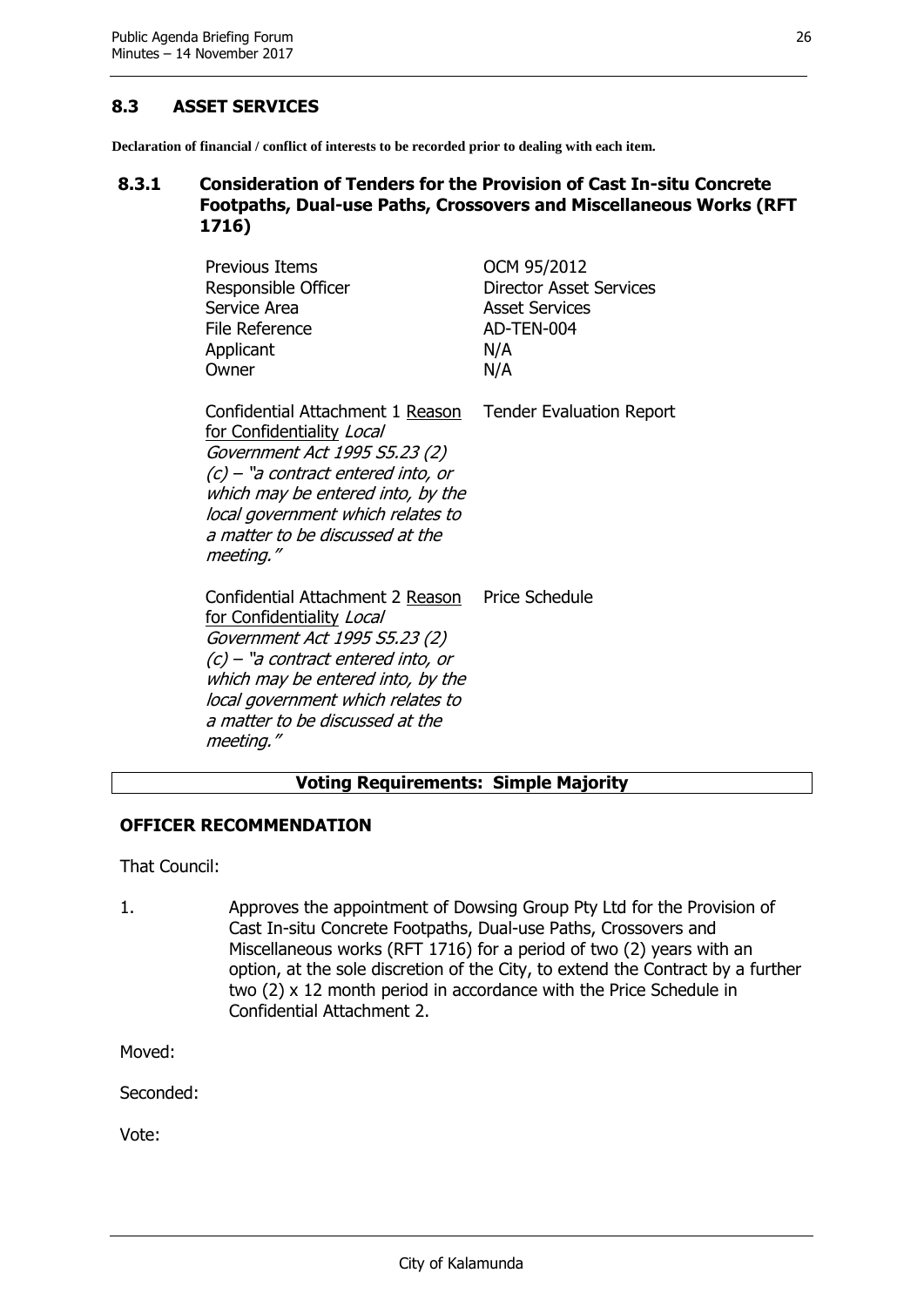#### <span id="page-27-0"></span>**8.3.2 Consideration of Tenders for the Construction of Grass Hockey Fields – Hartfield Park, Forrestfield (RFT 1717)**

Service Area **Asset Services** File Reference AD-TEN-00 Applicant N/A Owner N/A

Previous Items OCM15/2017- OCM97/2017 Responsible Officer **Director Asset Services** 

Confidential Attachment 1 Reason for Confidentiality Local Government Act 1995 S5.23 (2) (c) – "a contract entered into, or which may be entered into, by the local government which relates to a matter to be discussed at the meeting."

Tender Evaluation Report

#### **Voting Requirements: Absolute Majority**

#### **OFFICER RECOMMENDATION**

That Council:

1. Approves the appointment of Le Grove Landscaping for the Construction of Grass Hockey Fields – Hartfield Park, Forrestfield (RFT1717) for a total lump sum Tender Price of \$941,564.89 (Excluding GST).

Moved:

Seconded: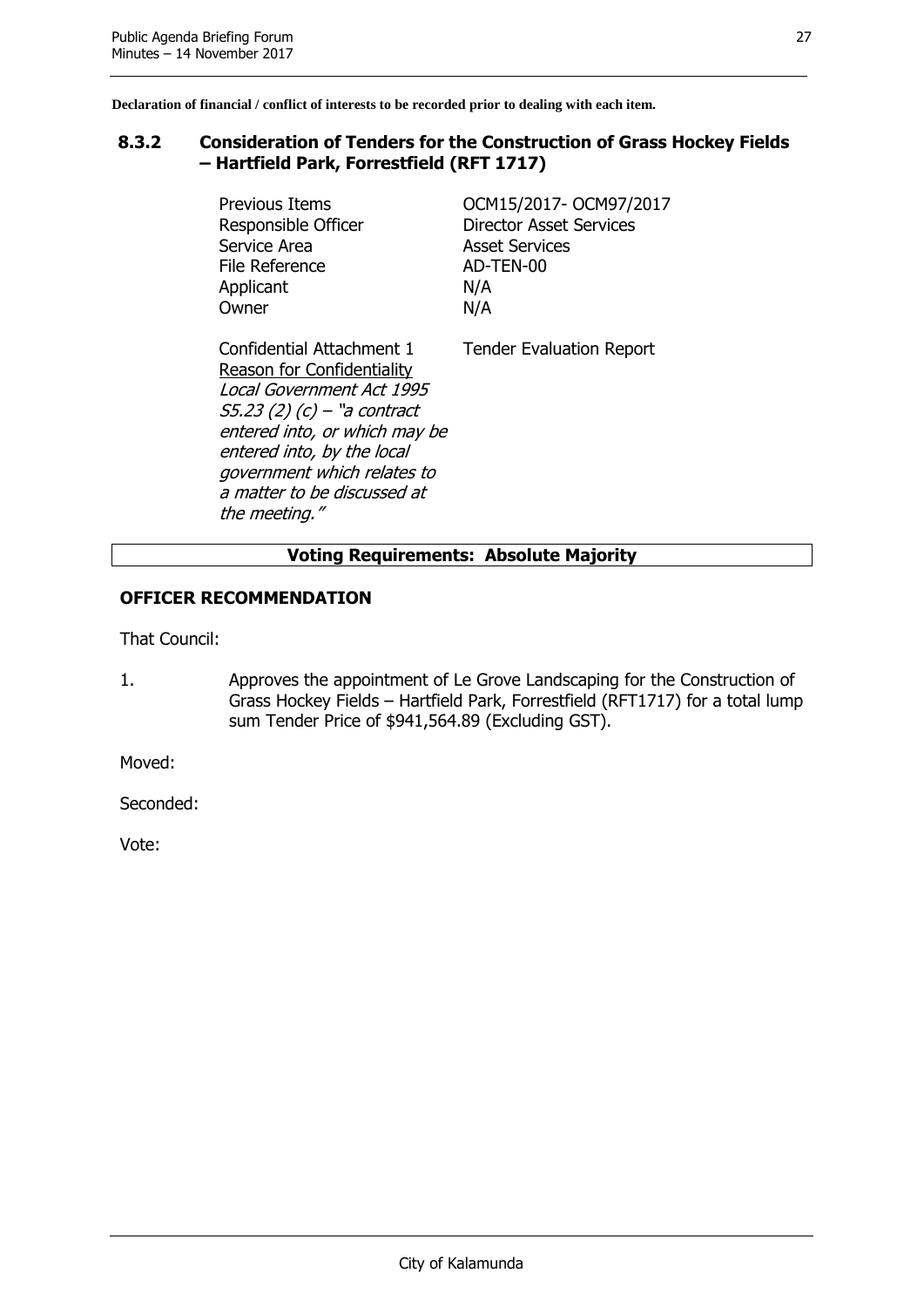#### <span id="page-28-0"></span>**8.4 OFFICE OF THE CEO**

**Declaration of financial / conflict of interests to be recorded prior to dealing with each item.**

#### <span id="page-28-1"></span>**8.4.1 Adoption of Customer Service Strategy 2017 – 2021**

| Previous Items<br>Responsible Officer<br>Service Area<br>File Reference | N/A<br><b>Chief Executive Officer</b><br><b>Customer &amp; Public Relations</b> |
|-------------------------------------------------------------------------|---------------------------------------------------------------------------------|
| Applicant                                                               | N/A                                                                             |
| Owner                                                                   | City of Kalamunda                                                               |
| Attachment 1                                                            | <b>Public Consultation Feedback</b>                                             |
| Attachment 2                                                            | Customer Service Strategy 2017 - 2021                                           |
| Attachment 3                                                            | <b>Customer Charter</b>                                                         |

#### **Voting Requirements: Simple Majority**

#### **OFFICER RECOMMENDATION**

That Council:

- 1. Adopt the Draft Customer Service Strategy 2017 to 2021. (Attachment 2)
- 2. Note the Community feedback as provided in Attachment 1.
- 3. Note the Customer Charter as provided in Attachment 3.

Moved:

Seconded: